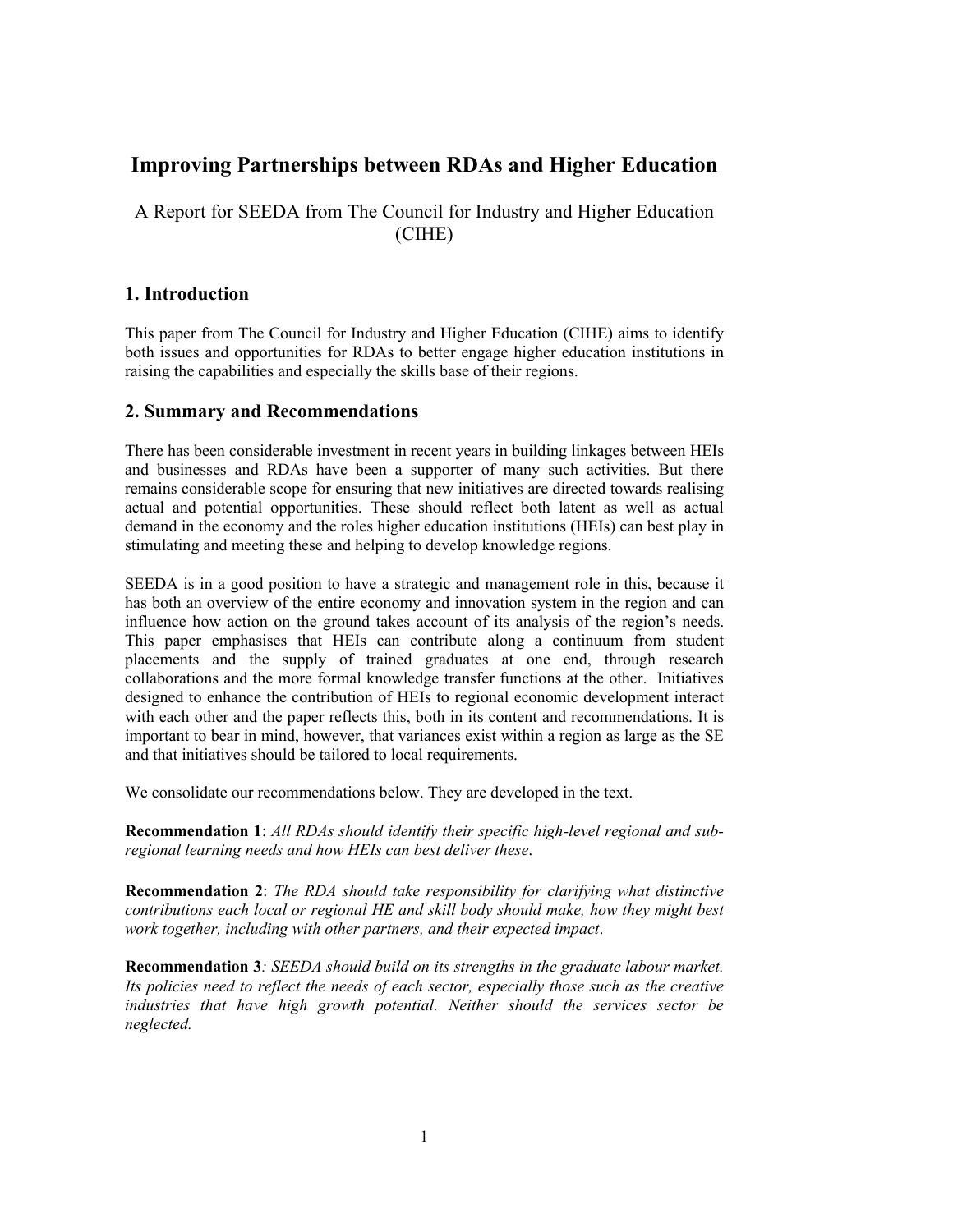**Recommendation 4**: *Policies which SEEDA develop in strengthening HE's contribution to the economy need to take account of current provision versus needs and provision in neighbouring regions (and vice versa).* 

**Recommendation 5***: SEEDA needs to give consideration to how much it wants to encourage the growth of overseas students, to work with universities to attract still more overseas students and encourage more overseas workers to meet skill shortages. It needs to work with the Government to ensure that the economic value of such 'inflows' are recognised in policy making.* 

#### **Recommendation 6:**

*The RDA could address work-based learning (WBL) issues by :* 

- z *taking a lead with other organisations in its encouragement, with individual universities or in partnership arrangement. It could help highlight more successful business partnership models (especially with SMEs) in the region and help share good practice and new ideas that work.*
- **•** working with Foundation Degree Forward (through its regional manager) and with *relevant LSCs to identify new approaches to delivery of Foundation Degrees, and especially for those in work, that meet regional needs*
- z *making greater use of the regional HEI body, HESE, to help promote share and develop new ideas in WBL and how best to ensure HEIs can offer WBL which meets business needs*
- z *funding a pilot exercise involving a range of universities and colleges with a particular sectoral focus to assess the levels of learning that exist at levels 3 & 4 and the potential for subsequent enhancement and progression via WBL routes.*
- z *helping pilot improved work-based assessment methods, involving employers , and identifying various approaches taken on employer assessments, and helping to evaluate these for use by South Eastern universities.*
- z *building on its skills strategy, works with relevant Sector Skills Councils and a range of employers to develop Foundation Degrees that address skill needs in key supply chains, and also identify and develop career pathways for FD graduates. This would help harness the expertise of large employers to the small business sector – the key but current weak link in the productivity chain.*

**Recommendation 7:** *The RDAs could work with other bodies (eg local DAs) to establish the potential for Lifelong Learning Networks in the region. It may be that a range of LLNs might be developed that have a particular sectoral as well as geographic focus, especially sub-regionally. That would give them a raison d'etre, and more likely to engage key players than the currently proposed general remit.* 

**Recommendation 8:** *There would seem to be a planning role for RDAs to ensure that provision meets both need and demand, and in particular that closures of subject departments at certain institutions do not lead to a major gap (eg in subjects of falling demand, like physics); the RDA has a strategic role to play in encouraging and facilitating greater collaboration between institutions* 

**Recommendation 9***: The RDA should help fund a pilot project to assess the skills and capabilities that already exist unrecognised in particular business sectors at around*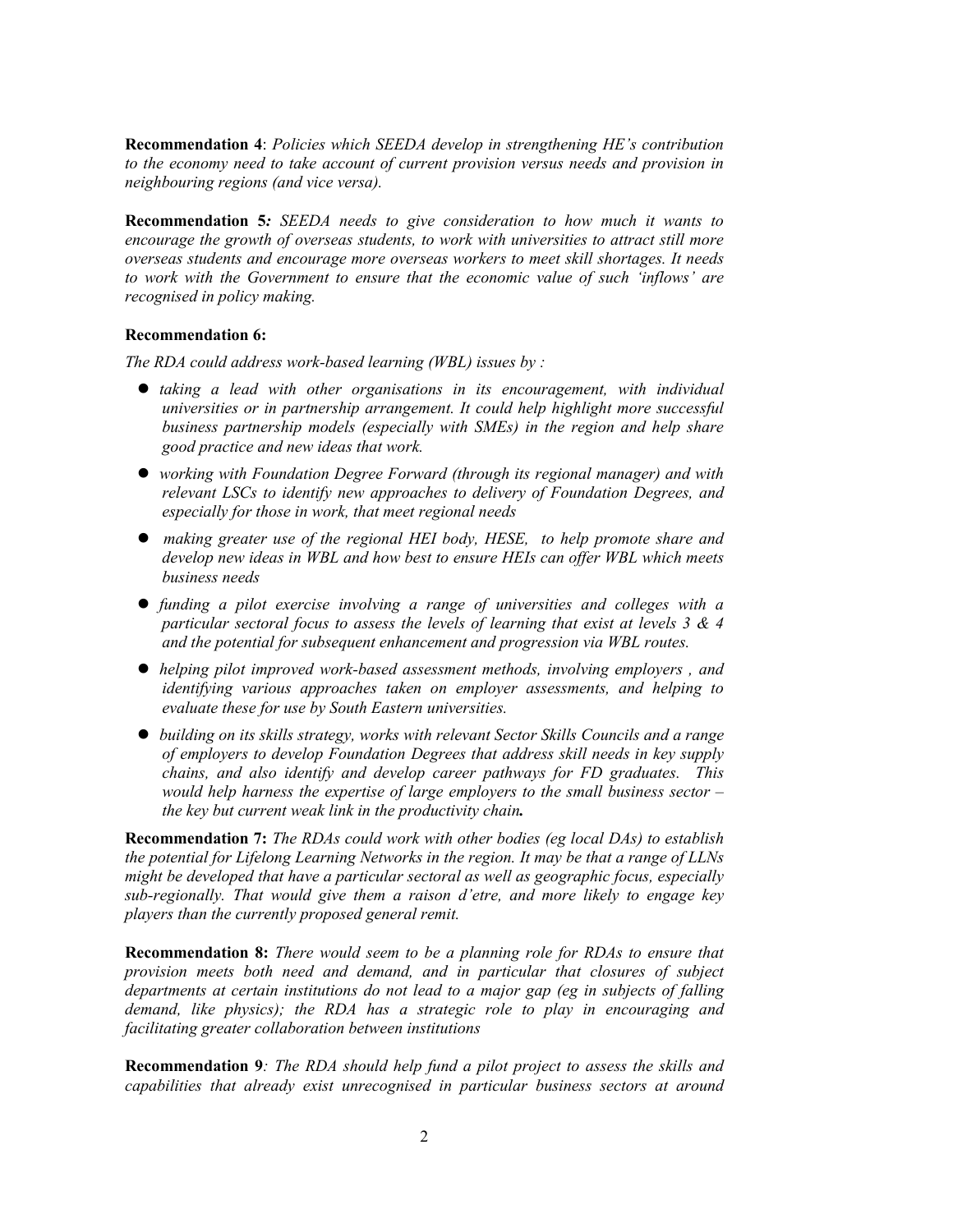*levels 3 and 4. This pilot should also identify what additional development is needed to bring staff up to level 3 and 4 and how the costs of assessing and accrediting existing skills can be lowered for the benefit of businesses and individuals* 

**Recommendation 10:** *RDAs could usefully draw local SMEs into sectoral clusters to enable engagement to take place between them and HEIs.* 

**Recommendation 11:** *The RDA should develop with HEIs a range of quality work experience programmes that will encourage students to undertake projects in SMEs in the vacations, weekends and even some evenings. It would be better for students to help SMEs solve business problems than simply earn money in low skill jobs.* 

**Recommendation 12:** *The RDA should develop a critical inventory of regional academic assets, place them alongside its analysis of regional strengths, opportunities and gaps and work with HESE to determine:* 

- *how HE policies and practices can better be aligned with regional priorities*
- *how the RDA working with HEIs (both individually and in clusters) and with support from HEFCE, LSC and other agencies can best effect that alignment*
- *how it might build upon the existing hubs and gateways to foster networks amongst "Communities of Innovation"*
- *appropriate regional metrics of success in knowledge transfer and community development that supplement an emerging national focus on formulae driven funding for R&D and knowledge transfer*
- *how it might use DTI and other business support products to stimulate a demand for R&D in regional business*

**Recommendation 13:** *The RDA could work with a group of universities and colleges (perhaps where progress is already being made) and with HEFCE to develop shared administrative functions for universities and colleges in the same region.* 

**Recommendation 14:** *The RDA could bring together regional networks of organisations working in the HE, skills development and local business sector to facilitate synergies between them and optimise provision of services and support.* 

**Recommendation 15:** *The RDA could bring together the overall regional DA funding plans for HE, skills development and enterprise so that the total picture is clear and initiatives can be better co-ordinated.* 

**Recommendation 16:** *The RDA could bring together all regional education bodies and help them present a united picture to local business and the wider community of what they offer, where there are gaps and how opportunities can best be developed on a partnership basis.* 

**Recommendation 17:** *The RDAs could better coordinate their thinking on regional provision and offer a more considered and strategic view on HE provision. A fragmented approach does not take account of often artificial regional boundaries.* 

**Recommendation 18:** *The RDAs could designate dedicated project managers to manage the initiatives in these recommendations and put in place a support structure which makes clear accountabilities and communication channels.*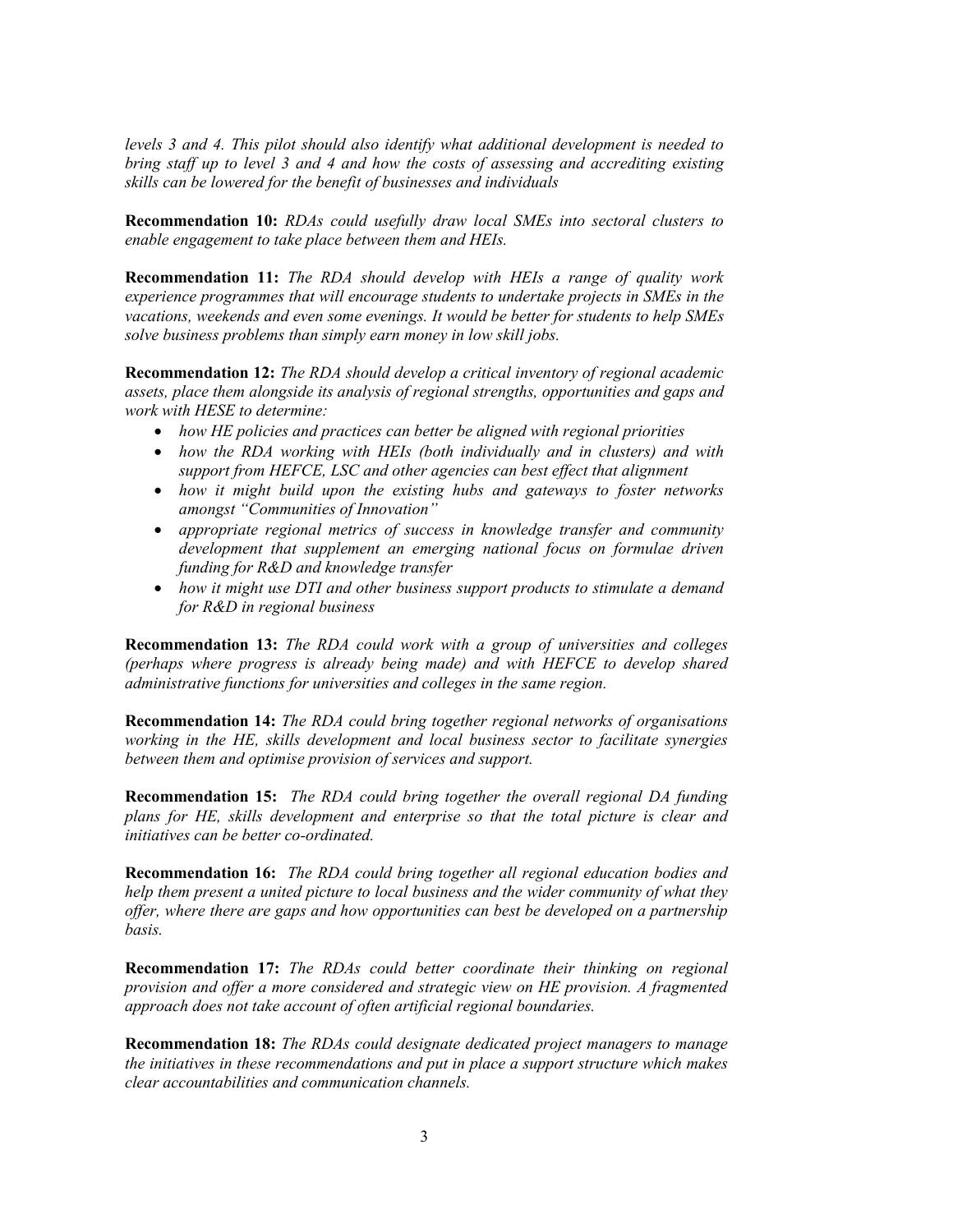**Recommendation 19:** *The RDA should look at current practices in certain other regions and consider establishing appropriate partnership fora that bring together the leaders of businesses and higher education; these would facilitate occasional but high-level debate and a greater sense of shared purpose as well as discussion on particular issues where action lies in the hands of those around the table.* 

## **2. Productivity and skills**

Improving productivity, and the capacity to increase output per worker, is often said to be the key to long-term economic growth and the creation of a more wealthy, cohesive and caring society. A recent report from the  $SSDA<sup>1</sup>$  provides the clearest evidence yet linking skills to business performance in the UK. It shows a wealth of evidence:

- that greater education and higher level qualifications lead to higher salaries for individuals and a reduced likelihood of unemployment
- that businesses benefit also through increased productivity of workers. This productivity effect has shown to be more than twice as great as the effect on wages (so demonstrating the net benefits accruing to employers of investing in skill development and training)
- that a positive association exists between a highly skilled workforce and organisational performance.

All regions face challenges in competing with other world-class regions and sub-regions at a time when their economies are changing and when there are issues in ensuring a supply of relevant highly skilled and educated workers. The UK is said to have a productivity gap with the USA, France and Germany, due to a number of factors, but a major one is skills deficiencies at intermediate/higher vocational level (levels 3 to 4 in the National Qualifications Framework). The productivity gap with the USA is considered to be less to do with skill shortages at the higher levels and more to do with underinvestment (including in R&D) and inadequate value-adding strategies (including developing higher level organisational capabilities) especially by the managers of smaller businesses (SMEs).

The issues are, however, inter-related. The existence of skill deficiencies do not encourage business leaders to invest in higher value-adding strategies. Management weaknesses<sup>2</sup> mean that many SMEs in particular may not be run by leaders who have the capabilities to evolve and advance their businesses. Many SMEs have a limited absorptive capacity for new ideas and good management practices, and this may be due to their limited deployment of graduates and limited investment in the development of their existing workforce. A key role for RDAs is to draw local SMEs into clusters that enable

<sup>1.</sup> SSSDA (2004) *The UK skills and productivity base: the evidence basefor the SSDA's strategic plan 2005-08,* Research report No.6 , September 2004 (M Campbell and R Garrett)

<sup>2.</sup> as identified in report *Managers and leaders: raising our game,* Council for Excellence in Management and Leadership, 2002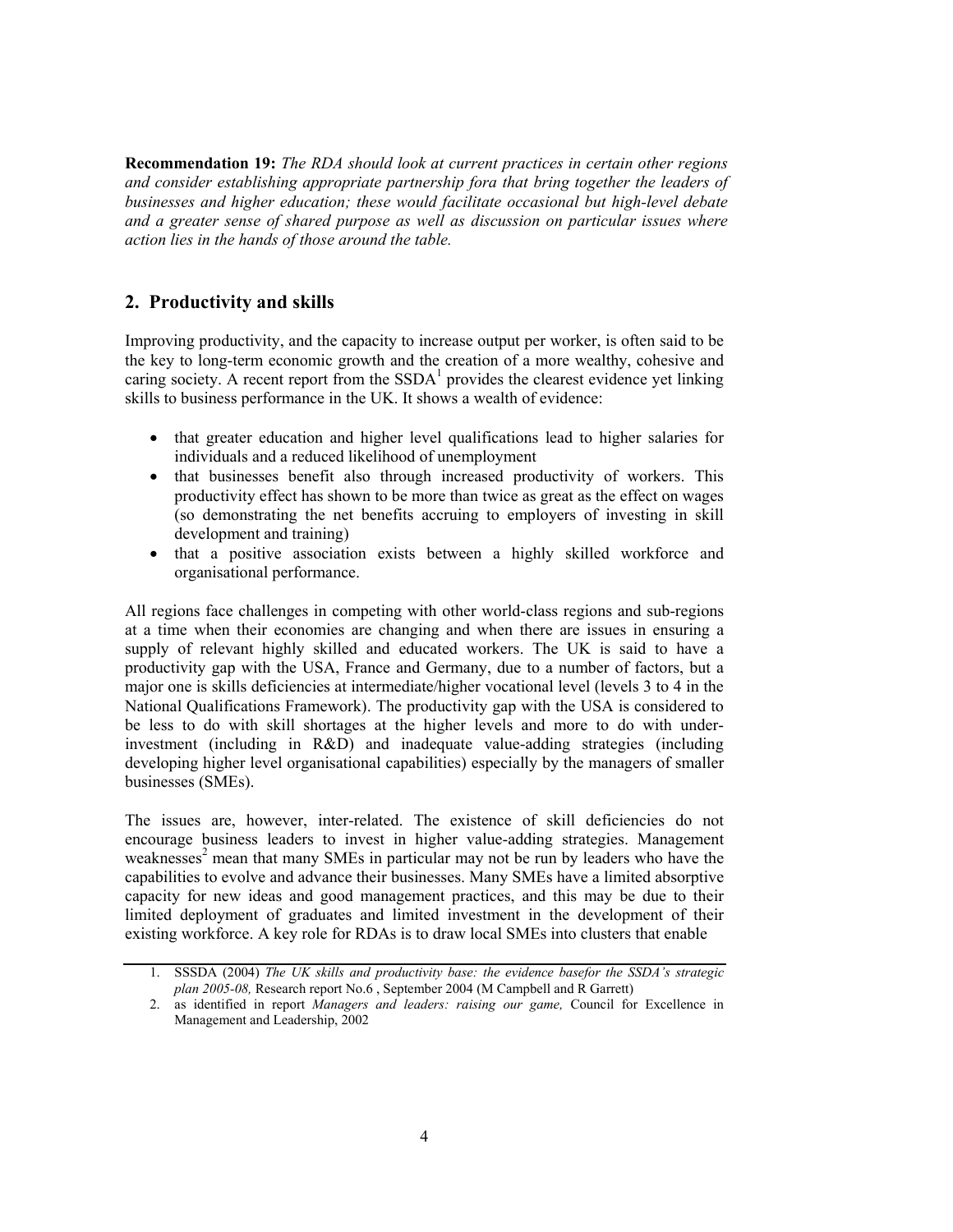them to engage with HEIs. The most productive way to achieve this might be to focus on sectoral needs where supply chain pressure can also be brought to bear (there are examples of initiatives in the aerospace, vehicle and other industries).

Skill gaps (within a firm), skill shortages (within the wider labour market) and latent skill shortages exist at the basic level, at intermediate level (technician, supervisory) and in such subjects as maths, the sciences, IT and engineering, in specific languages and in leadership and management.

**Recommendation 1**: *All RDAs should identify their specific high-level regional and subregional learning needs and how higher education institutions can work to deliver these*.

Latent skill shortages are particularly insidious because they force an organisation to restrict its growth in productivity if they think skilled staff will not be available. Hence, many become caught in a "low skills equilibrium" (see AIM/CIHE report *Solving the Skills Gap, 2004*). Generic skill gaps in graduates (as well as in specific technical disciplines), in such areas as communication, team-working and knowledge of business, have been a problem widely reported by employers. Businesses, especially small firms, are being encouraged to take more student placements and offer quality work experience schemes as an effective way of enhancing graduates' skills, for example through the STEP programme, but progress is relatively slow.

RDAs have a role to encourage greater business-HE interaction to improve higher level skill supply and graduate skills and to work with other organisations to overcome identified skill gaps in their regions (eg with SSCs, local sector groups through for example their Framework for Regional Employment and Skills (FRESA) and the new Regional Skills and Productivity Alliances). There is a danger though of too many different local and regional bodies being created to tackle regional and sub-regional skills and productivity issues, leading to confusion and inefficient working.

**Recommendation 2**: *The RDAs should take responsibility for clarifying what distinctive contributions each local or regional HE and skill body should make, how they might best work together, including with other partners, and their expected impact*.

A number of Government policies aim to influence skill development and the performance of the UK, and so can influence how RDAs effectively operate in this area. These include:

- i) The *Science and Innovation Framework 2004- 2014,* which seeks to:
- raise the percentage of UK R&D nearer to US levels, an ambitious target that requires a substantial increase in private sector R&D;
- increase the research infrastructure of higher education institutions (HEIs);
- increase the funds available to HEIs for knowledge transfer (notably the Higher Education Innovation Fund, HEIF) and allocate these on a more formulaic basis;
- simplify small business access to IPR through developing a set of principles and templates and making existing good practice more easily accessible, especially to small companies.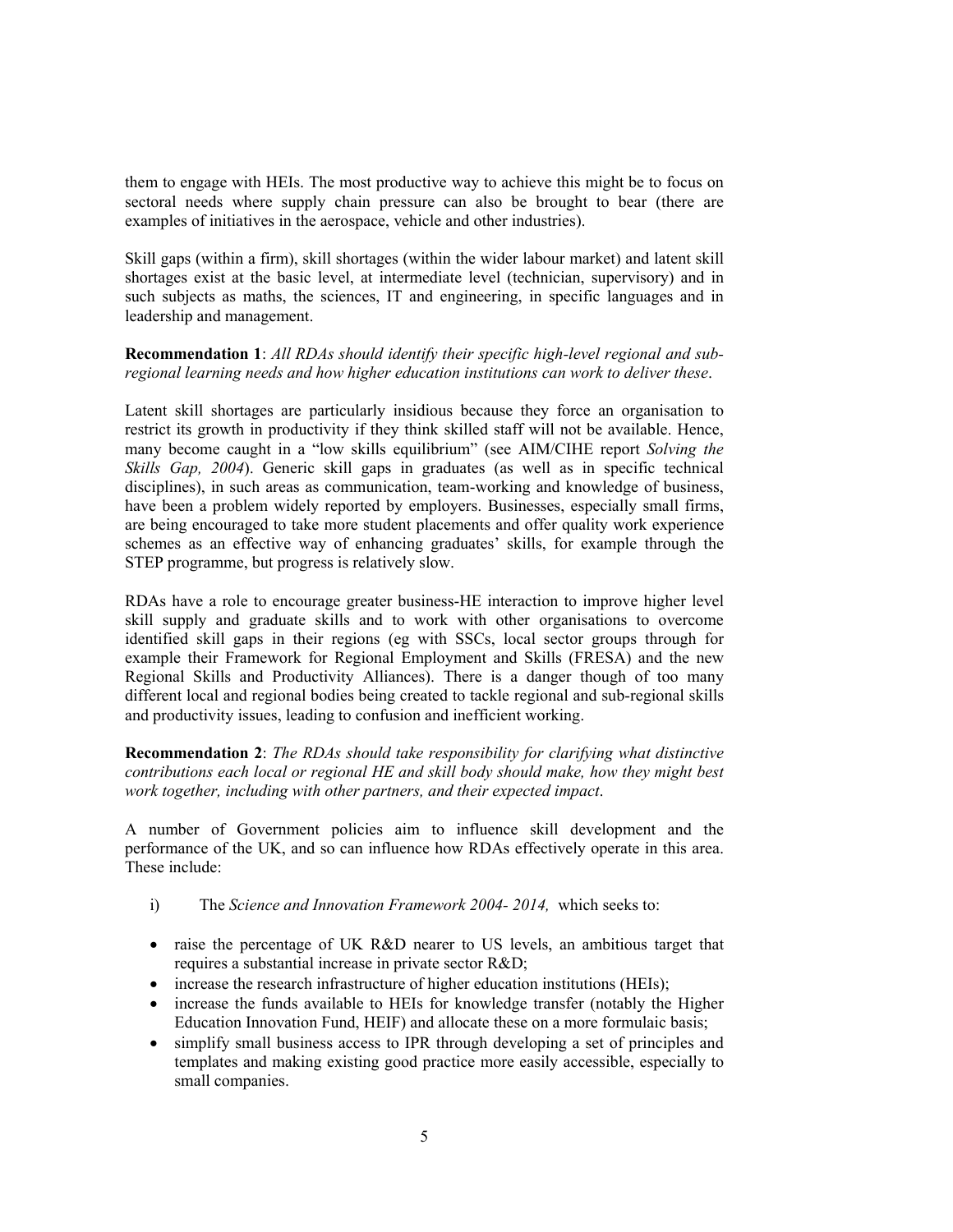However, these proposals do little to encourage a more demand led approach to knowledge transfer or address the limited capacity of SMEs to absorb or evolve R&D, knowledge or new approaches, whether in partnership with HEIs or the other organisations. They also tend to neglect the creative industries and service sector through an over-concentration on more traditional industries.

ii) The Government's *Skills Strategy,* which offers a commitment to public support to education and training of 16-18 year olds and to adults up to level 3, as a platform for employability, and for certain re-skilling/meeting shortage needs. But it says virtually nothing about higher education and misses the crucial issue of how the supposed skills gap at supervisory level 3 is to be addressed.

iii*) The Future of Higher Education* (White Paper, Jan 2004), which seeks to encourage a more flexible and responsive as well as better funded system of higher education. Support is to be given to continued expansion of the HE sector, but mainly at Foundation Degree level (the NVQ3 to 4 interface), and to be delivered mainly in the LSC funded sector (i.e. FE colleges) and not HEIs. It specifically mentions the strengthening of regional partnership, including greater partnership between RDAs and institutions, and the role of RDAs in helping SMEs to link better with HE, and also greater FE-HE links. However, it says virtually nothing about lifelong, work-based or part-time learning (overfocusing on traditional school-leavers taking full-time study), other than in relation to new Foundation Degrees (2 year degrees), and also little is said about how other new provision, where employers have expressed a specific identified need, will be funded.

While Government policy clearly acknowledges the potential role of RDAs in relation to higher education, and provides a policy framework and funding to improve skill supply at higher levels and HE-business interactions (especially with SMEs), it also provides some challenges for RDAs in meeting their specific regional priorities.

## **3. How do these issues affect the South East?**

The South East has given itself a challenging economic target, to be one of the top 15 regions in the world in terms of labour productivity and employment rates (see *Regional Economic Strategy for the South East* document). Currently, it is one of the most successful UK regions in economic terms, contributing some 40% of net revenue to the Treasury and has 30% of UK R&D. It has relatively low unemployment, good levels of education across the region and a good record of business start-ups. It has one of the highest proportions of workers who have obtained level 3 or above (over 50%) and also highest at level 4 and above (over 30%). In the South East, some 21% of employees are graduates compared with only 9% in the North East, and this gap is growing.

But these overall statistics mask wide variations across the region, in particular a northsouth divide eg:

• GDP per head - Berkshire £19k, Isle of Wight £8.3k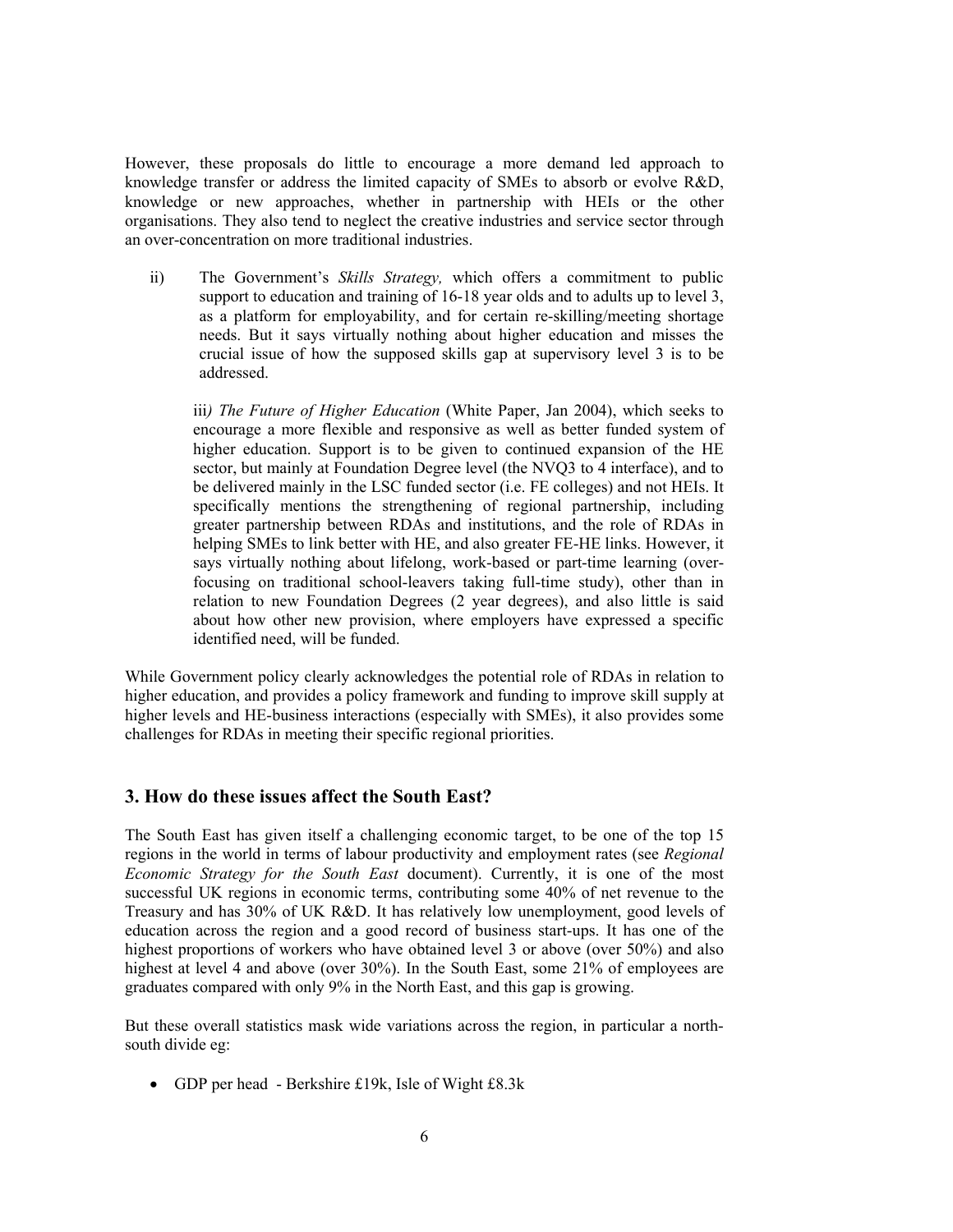- Business start-up rates 73 per 10,000 pop Windsor and Maidenhead, 31 Portsmouth
- school performance 63 % gaining GCSEs A-C Bucks, 34 % Portsmouth

with pockets of deprivation and of low participation of the population in HE. Also, as its Regional Strategy document points out, the region has failed to translate its skills capabilities into strong productivity growth.

To meet its economic target, the RDA in the South East (SEEDA) has set out a strategy which seeks to encourage greater lifelong learning opportunities, tackle social exclusion, and develop a greater involvement of all partners in entrepreneurship, technology and a commitment to workforce development. One of the key partners in this strategy should be higher education, in order to meet the demands of its growing knowledge economy and its sector strengths in hi-tech and advanced engineering, IT, pharmaceuticals and media/creative industries, all strong graduate employment sectors: - The region has a third of total UK employment in sectors of IT, telecoms, defence and aerospace, plus 60 % of UK motor sport, and also an important share of emerging industries (eg nanotechnology).

- In creative industries such as the AV sector, some 66% are graduates and some 24% have post-graduate awards. In the three interactive media sectors of web design, CD-Rom production and computer games about 81% are graduates.

**Recommendation 3***: SEEDA should build on its strengths in the graduate labour market. Its policies need to reflect the needs of each sector, especially those such as the creative industries that have high growth potential. Neither should the services sector be neglected.* 

In the 1990s, it was the service sectors of retail and wholesale rather than the IT and computing industries that accounted for the surge in productivity in the USA. Generally it is the users of new technologies rather than the creators that are the keys to productivity growth.

The South East has a large HE sector. It ranks  $3<sup>rd</sup>$  in the UK, with 157,000 total FTE students, and some 17 HEIs, (plus a number of colleges offering HE), and  $2<sup>nd</sup>$  in terms of total income (£1,633m, 11.3% of total). But, these figures are skewed by the dominance of certain institutions, especially in terms of research funding (and in particular the presence of Oxford, which gets over 25 % of the total HE research income in the South East). There is a concentration of HEIs around the south and west of London and along motorways (in the Southampton area, along M4/M40), and large areas in the region have no or very limited HE opportunities. Two major initiatives have been taken lately, a new campus in Medway (see Appendix) and another in Hastings (both supported by SEEDA), to improve the provision of high level learning opportunities and supply of graduate skills to localities where participation in HE is low. These have been done in partnership between HEIs and FE colleges. The scope and extent of partnerships should be further encouraged as they offer a key to raising both the effectiveness and efficiency of the learning available.

There is considerable variation in quality across the HE sector in the South East - only one university is in the top ten (*The Times 2004 'league table'*, Oxford at No.1), only two in the top 20 (Royal Holloway and Bedford New College is  $15<sup>th</sup>$ ) and four in the top 30

**Deleted:** M/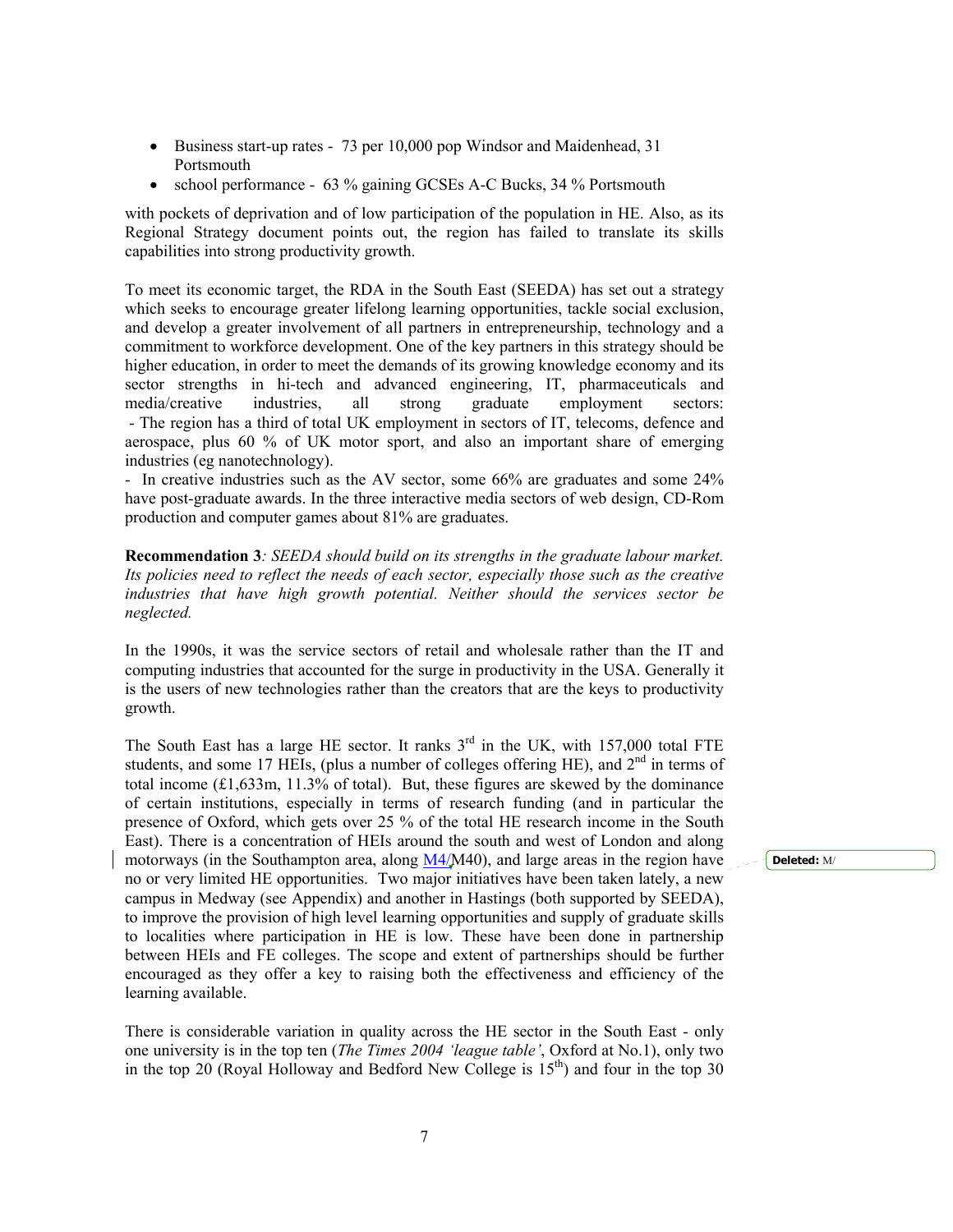(Southampton is  $25<sup>th</sup>$  and Reading is  $30<sup>th</sup>$ ), out of a total 170. Individual institutions have different subject strengths and priorities too (eg in sciences, IT, business schools), and their geographic pattern (and resource distribution) does not seem to have a logical relationship with the region's geographical economic pattern or that of business opportunities and requirements. Hence our recommendations below on the need for greater co-operation between HEIs facilitated by the RDA (the same could also be said for partnering between HE and FE institutions).

It is interesting to note how much lower the South East's share of total HEI income is compared to its economic contribution (see above). Equally there is a misalignment between the contribution and distribution of regional economic performance and HEI teaching and research capacity across the region. This issue needs further analysis but presents some interesting challenges. The RDA will want to consider how far it wants to encourage and help fund greater alignment.

Student mobility is another issue for consideration. In addition to the obvious north-south movement at graduation, there is considerable movement of students and graduates between the South East and its contiguous regions (especially London): only 48% of HE students from the South East study in the South East region (a lower percentage than many other regions) but a further 17% of them study in London and 9 % in the South West. There is even more movement at graduation between London and the South East: 51% who have studied in the South East stay to work there, and 24% move to London region (but just 9% move to the South West).

HEIs operate at the international, national, regional and local level (sometimes at all of these levels within a single institution). The fact that the SE HEIs are not generally in the top flight of international or even national institutions (though of course there are many centres of excellence) could support both a greater focus on meeting regional and local needs and also greater partnerships to strengthen the quality of the experiences they offer and the R&D and knowledge transfer they undertake. This theme of greater partnership facilitated at least in part by the RDA is a recurrent theme of this report.

**Recommendation 4**: *Policies which SEEDA develop in strengthening HE's contribution to the economy need to take account of current provision versus needs and provision in neighbouring regions (and vice versa).* 

The growth of overseas students (non-EU) at UK HEIs has particularly benefited the South East (2nd highest region in England in terms of the proportion of its students from overseas with Heathrow airport as a major asset). There is also an increasing amount of research undertaken by overseas PhDs that helps to relieve shortages.

**Recommendation 5***: SEEDA needs to give consideration to how much it wants to encourage the growth of overseas students, to work with universities to attract still more overseas students, and encourage more overseas workers to meet skill shortages. It needs to work with the Government to ensure that the economic value of such 'inflows' are recognised in policy.* 

**Deleted:** ¶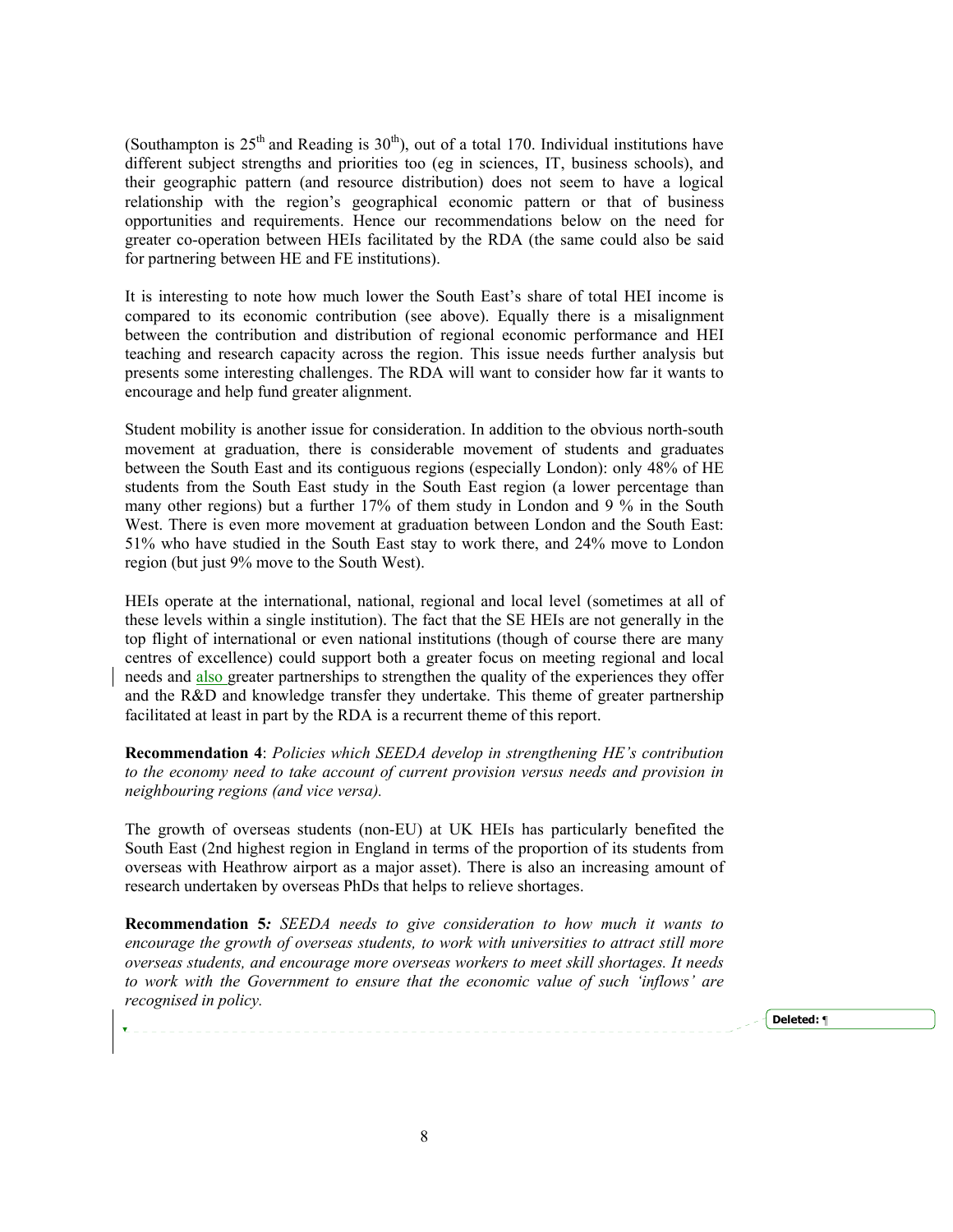## **4. HE as providers of skills and workforce development**

For businesses of all sizes to develop the skills and capabilities of their workforce, they require easy access to a range of quality learning providers that can offer relevant customer led learning options. But currently:

- Higher education institutions (with a few exceptions) are not good at delivering or assessing sector or business specific work-based learning (WBL) or workforce development, especially if it is in the smaller chunks that many businesses require.
- WBL is still not 'mainstream' HE and its use is patchy beyond the current Foundation degree developments. The learning outcomes, assessment frameworks and overall approaches to WBL in HE tend to be couched in the language of academics, not employers or that of workforce development.
- The use of WBL in accrediting prior learning (APL) is still relatively weak and there are no easy and intelligible work-based progression routes backed by credit frameworks (with some institutional/local exceptions).
- It is not easy for institutions to respond to employers' specific needs with new undergraduate programmes and stay within their agreed student numbers (HEFCE), except Foundation degrees where specific new funding is available
- HEIs need to evolve from their reliance on traditional 3-4 year products and offer more modularised programmes to employers, which fit better with their needs
- Progress has been generally slow in getting HEIs to cooperate amongst themselves and with further education colleges to pool resources, improve effectiveness, get employer involvement and raise the overall quality of the student experience.
- There is a lack of employer engagement with new Foundation Degrees, which is seen as a major issue to be addressed for their future sustainability.
- Business schools are variable in quality and tend to offer Mass that are increasingly less welcomed by businesses rather than bespoke products designed with and for businesses or business sectors. Many have good links with businesses that could be the basis for developing a better range of bespoke executive programmes.
- While some businesses rely on their own in-house training functions and perhaps evolve these into so-called Corporate Universities, they can require considerable investment and few large businesses open them to those in their supply chain.

The evidence on training investment shows that employers spent many billions of pounds on training staff, yet they only spend a small proportion of this (estimated at some £125m) in HEIs. The same story applies to R&D, with only a fraction of the total spent with higher education. The Lambert Review's conclusion was that there is a demand side problem, but is it that so much of what higher education does and is rewarded for doing is not seen as relevant by business?

The RDAs have a role in developing closer working between businesses and higher (and further) education institutions in the provision and assessment of learning, and skills, addressing the issues above which are current blockages.

**Work-Based learning** (WBL) in particular has many recognised advantages for HE – in improving flexibility of universities and their responsiveness to employer needs,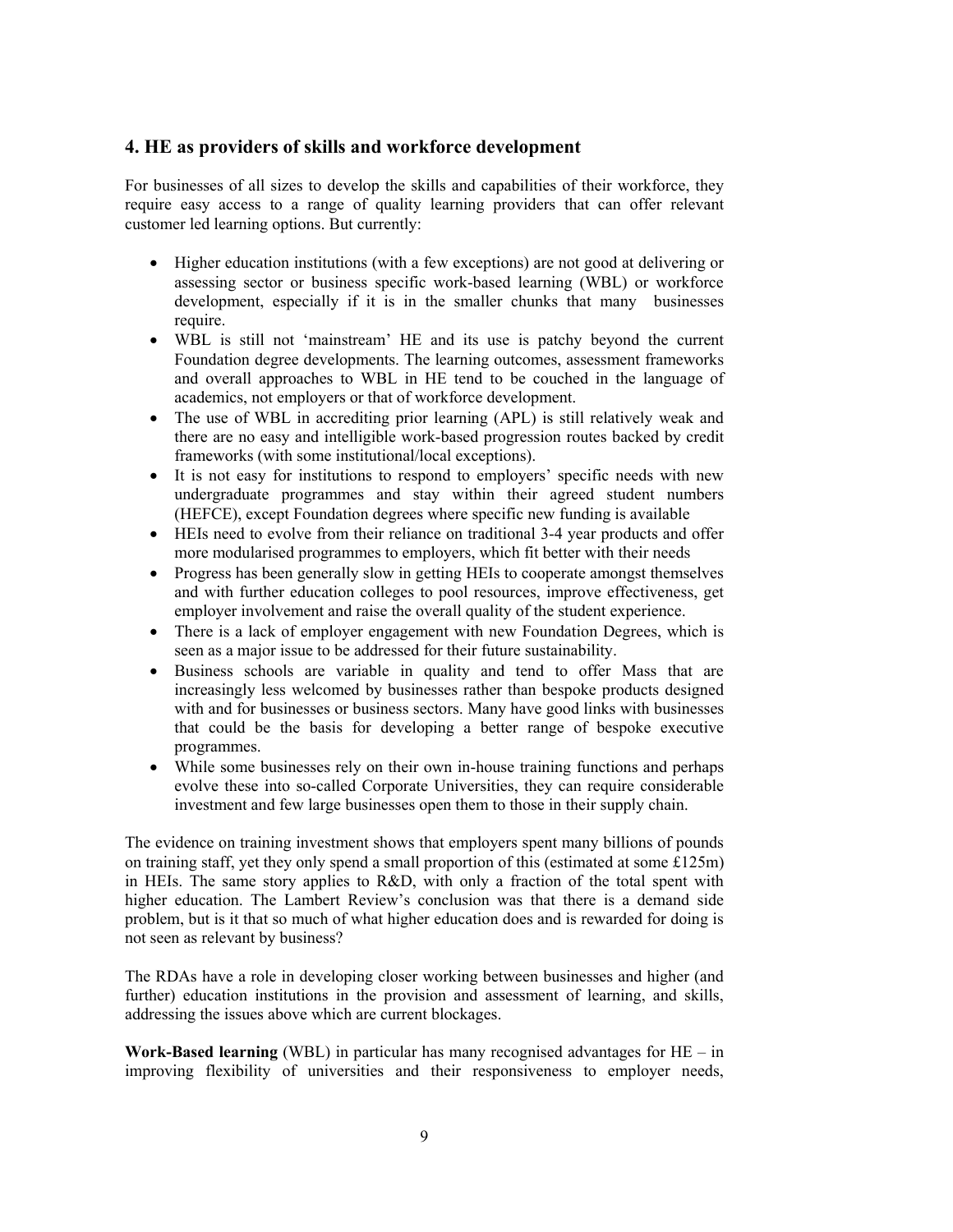developing partnerships, and opening up access to HE to a wide range of students. But progress in integrating WBL into formal programmes has been relatively slow across the HE sector (with a few individual institutional exceptions). One of the problems is a lack of shared understanding of WBL, and its definitions and language used, by HEIs and employing organisations. There is a need to make improvements here and open up the area to innovative development work, which might unlock the potential of WBL for specific sectors. HEIs need to be encouraged to make the bridges needed between work experience and learning, and employers need to be made more aware of its potential benefits in meeting demand.

**Foundation Degrees** offer a demand led approach with work based learning as an integral component. Much experience is being gained in getting the Foundation Degrees established and working with employers, especially in the design, delivery and assessment of WBL. This could be built on more to help get WBL taken up more widely, in honours degrees. But there have been difficulties in engaging employers in new Foundation Degrees, and there is a temptation to dilute the vital work-based component. We believe this should be resisted. Indeed, greater employer involvement in all stages of the learning process (from the design of the curriculum to some assessment of the learning outcomes) is required, as recent Foundation Degree Task Group report confirms. But this is resource intensive and costly, for HEIs and colleges and for employers.

The CIHE believes that Further Education Colleges (FECs) are the natural deliverers of FDs, and they were expected in the HE White Paper to be the focus of expansion at this level, as they are better networked with employers, more vocationally focused, and more numerous and hence locally accessible to more businesses and employees. But because of concern about quality, they are not able to award the degree (unlike their equivalent US Community Colleges which award Associate Degrees). That responsibility rests with HEIs who have (mostly) less of a tradition of work-based learning and generally less contact with local employers. Employees of small and medium sized firms do not usually want whole programmes which universities traditionally offer, but prefer smaller 'chunks' of learning, delivered very locally to meet specific needs (which minimise staff absences – often a more serious impediment than the cost of the learning). Ways need to be explored to ensure high quality FDs can be both delivered and awarded by FECs in partnership with employers, and in smaller chunks to encourage uptake by SMEs. This may be via an accreditation consortium, networks of FE colleges or individual mixed economy colleges who have the appropriate quality controls. Costs will also need to be better identified and shared between the partners and assessment issues addressed (as proposed above) so the work-based element can be truly valued by employers and students.

A great deal of WBL at higher levels in the workplace is undertaken as part of company specific training programmes, where assessment is mainly undertaken internally (i.e. in the hands of employees' supervisors or managers). This is in contrast to WBL within HE programmes, where assessment is mainly the responsibility of HE staff (and HEIs). Bridges are needed between the two approaches. Helping supervisors assess work-based learning that can then be accredited by academics as part of a recognised award may offer an alternative to external assessment, but there is very little experience of this at present.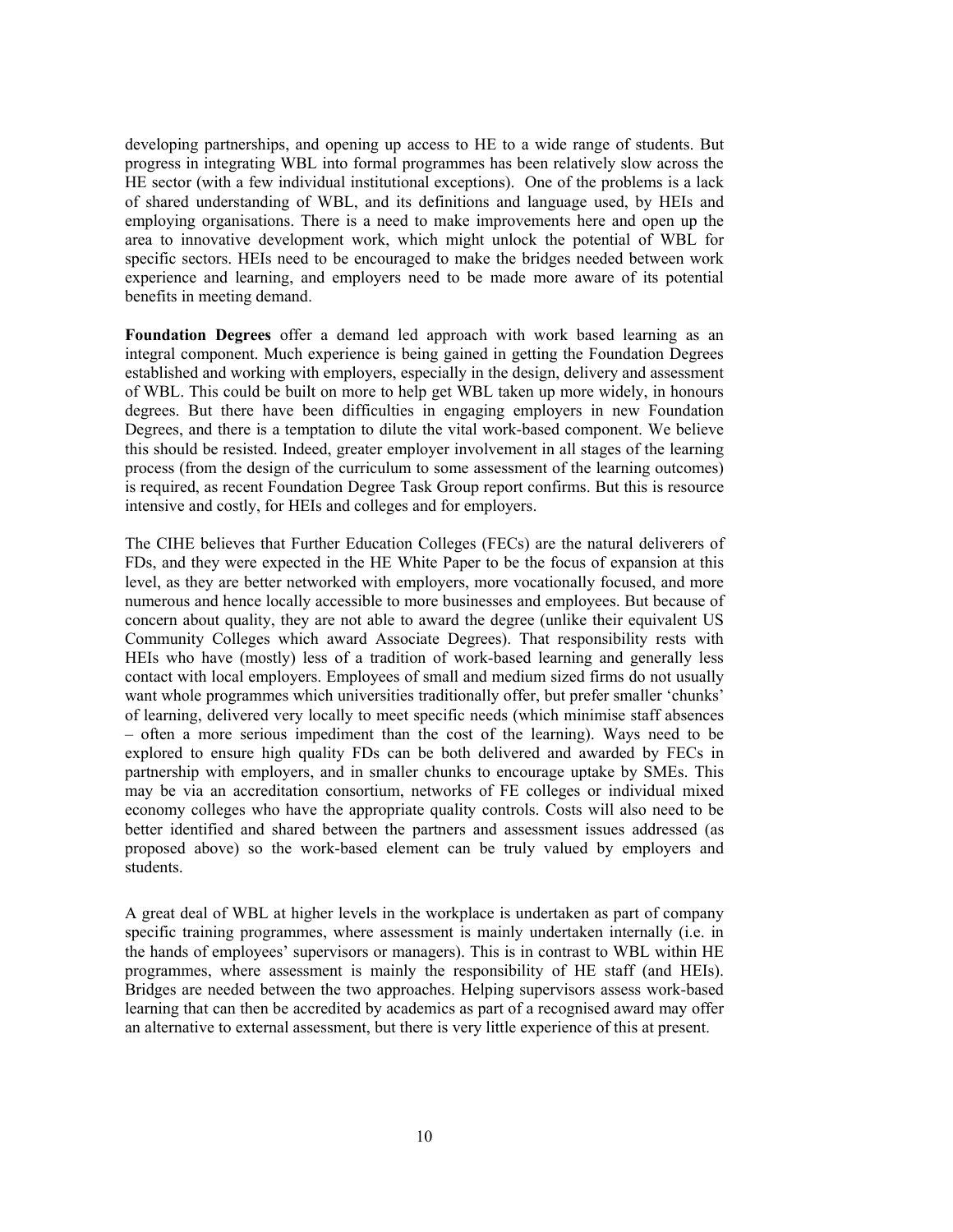**Accreditation of Prior Learning (APL)** has had relatively little impact to date at undergraduate level (outside of professional practice areas). Current assessment relies mainly on the use of portfolios and evidence gathering which can be time consuming, expensive and sometimes appear cumbersome to non-academics. There is a need to find alternative assessment methods which employers can use more easily.

#### **Recommendation 6**:

**Deleted: ¶**

*The RDA could address WBL issues by :* 

- *taking a lead with other organisations in its encouragement, with individual universities or in partnership arrangements. It could for example work more with some of the universities in the region, such as Portsmouth which has more developed WBL modules in degree programme, to highlight more successful business partnership models ( especially with SMEs) and share good practice and new ideas that work.*
- working with Foundation Degree Forward (through its regional manager) to *identify new approaches to delivery of Foundation Degrees, and WBL in particular, and where it meets regional demand ( and also with relevant SSCs)*
- z *making use of the regional HEI body, HESE, more to help promote share and develop new ideas in WBL and how best to ensure HEIs can offer WBL which meets business needs*
- z *funding a pilot exercise involving a range of universities and colleges with a particular sectoral focus to assess the levels of learning that exist at levels 3 & 4 and the potential for subsequent enhancement and progression via WBL routes.*
- *helping pilot improved work-based assessment methods, say by the greater use of work-based supervisors (rather than external assessors) who would be trained by university staff (this approach is being tried by Westminster University). Other types of approaches to test the adequacy of employer assessments could be identified and the RDA could help to evaluate these for use by South Eastern universities.*
- z *Building on its skills strategy, works with relevant Sector Skills Councils and a range of employers to develop Foundation Degrees that address skill needs in key supply chains, and also identify and develop career pathways for FD graduates. This would help harness the expertise of large employers to the small business sector – as we have said the key but current weak link in the productivity chain.*

The planned regional Lifelong Learning Networks (LLNs), to be funded by HEFCE, are aimed at improving collaboration between HEIs and FECs, especially in addressing how to develop progression between both sectors and provision which meets local employer need. However, the commitment of the LSC to them and involvement of employers is essential, even although there is unlikely to be any direct funding from LSC. It is important that the RDA is supportive of any new LLNs approved by HEFCE in the region, and works with them. The RDA could then work with HEFCE to agree appropriate strategies to preserve important provision in the area or further expand it. The example of the Greater Manchester Strategic Alliance in the Appendix is working towards becoming a LLN at a sub-regional level, and has had support from their RDA from the start to ensure that the needs of the regional economy are being met.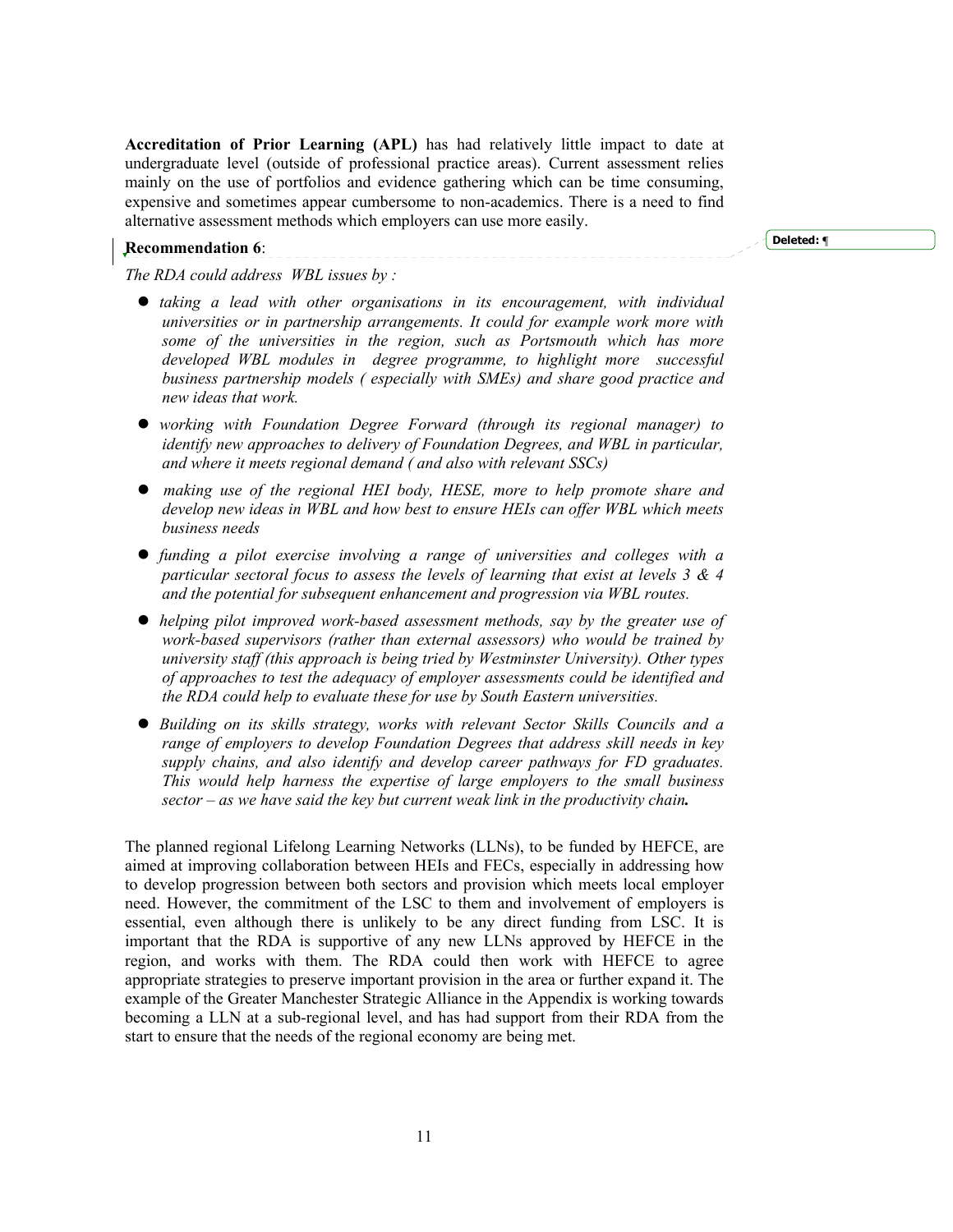**Recommendation 7:** *The RDAs could work with other bodies (eg local DAs) to establish the potential for Lifelong Learning Networks in the region. It may be that a range of LLNs might be developed that have a particular sectoral as well as geographic focus, especially sub-regionally. That would give them a raison d'etre, and more likely to engage key players than the currently proposed general remit.* 

The LLNs are likely to be one way of capturing a range of views on the learning provision that is important to regional and local competitiveness. HEFCE does not have a HE planning role and cannot dictate what courses should be provided, what should be preserved or how universities and colleges should work together to offer the range of provision required. The LSC does have such planning powers but tends to be less concerned with supply above level 3 (and is reducing its role in higher education to focus on its remit at level 2).

**Recommendation 8:** *There would seem to be a planning role for RDAs to ensure that provision meets both need and demand, and in particular that closures of subject departments at certain institutions does not lead to a major gap (eg. in subjects of falling demand, like physics); the RDA has a strategic role to play in encouraging and facilitating greater collaboration between institutions* 

The better planning of provision through greater co-operation must however be grounded in a better understanding of underlying need and demand. How many employers know what capabilities, let alone potential, exist in their workforce? Ways of assessing such capabilities need to be better developed with learning providers or with other agencies (including HE, if they can add relevant expertise). Employers may need to be incentivised, as currently many see the assessment process as just adding cost with little benefit. It is the learning as demonstrated through its application that matters to them and the costs of accrediting what has already happened adds little value to the firm. It may, however, add considerable market value to the individual.

**Recommendation 9***: The RDAs should help fund a pilot project to assess the skills and capabilities that already exist unrecognised in particular business sectors at around levels 3 and 4. This pilot should also identify what additional development is needed to bring staff up to level 3 and 4 and how the costs of assessing and accrediting existing skills can be lowered for the benefit of businesses and individuals* 

Businesses with Corporate Universities or other major training and development capabilities will want to consider how far they can fill the learning gaps in their supply chains. We reiterate our view that sectoral approaches should be identified.

The new IT degree programme developed in the South East, with the sector skills council (e-skills) and SEEDA is an example of an innovative new degree programme whose curriculum addresses employers' needs and skill shortages at a sectoral

There also needs to be a better understanding of the role, capabilities and potential of private sector training and learning providers. There may be opportunities for partnerships between this sector and publicly funded institutions, especially in the area of assessment and accreditation of work-based learning.

The SME dimension is important, as small firms underpin the economy. Most managers of small firms have no experience of higher education (fewer have HE qualifications than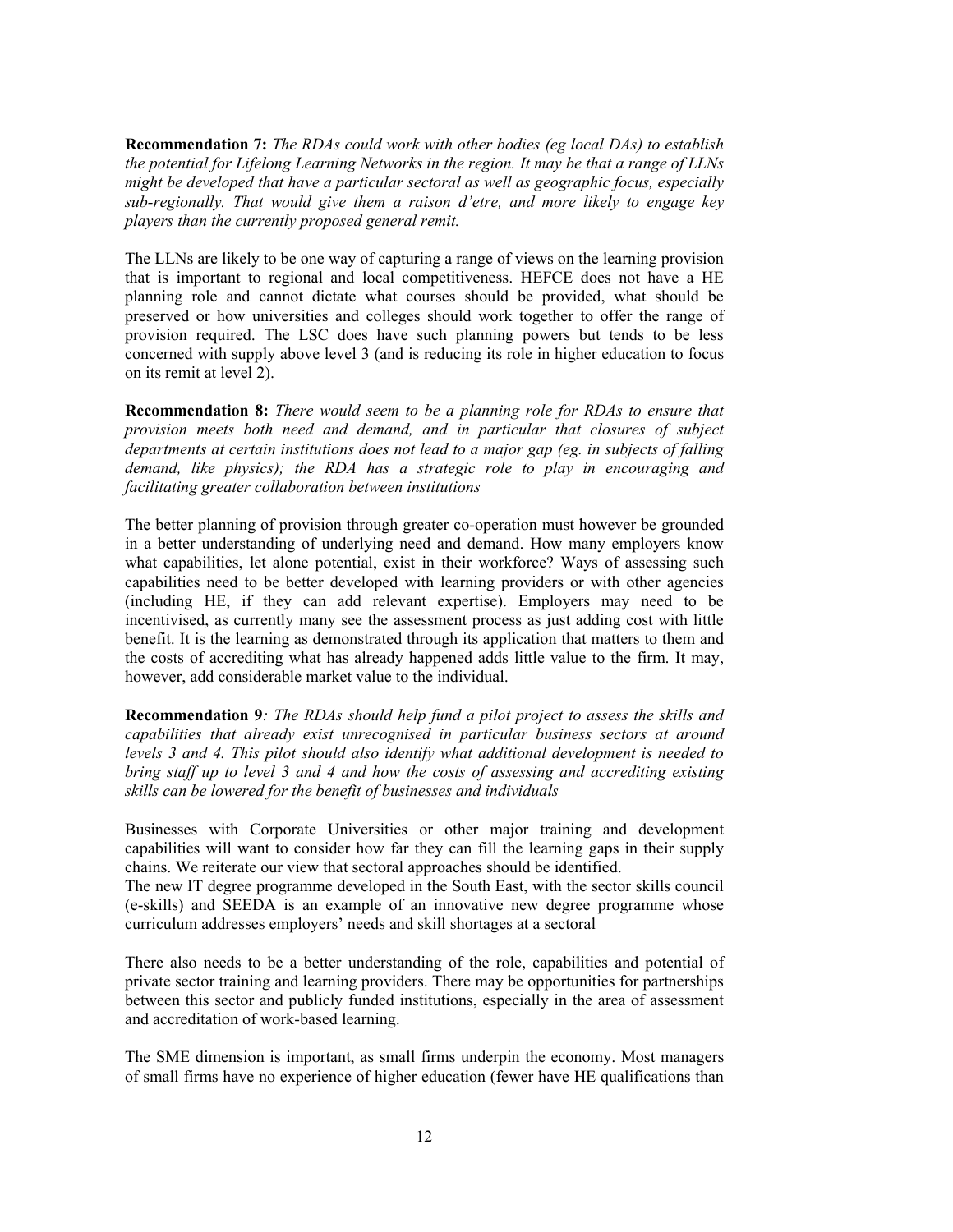in large businesses) and may not appreciate what graduates can offer. Relatively few have links with HEIs and appreciate their problem solving capabilities. SMEs can have relatively high transaction costs dealing with universities and have different perspectives on timing and delivery.

**Recommendation 10:** *RDAs should draw local SMEs into sectoral clusters to enable engagement to take place between them and HEIs.* 

**Recommendation 11***: that the RDA develop with universities a range of quality work experience programmes that will encourage students to undertake projects in SMEs during the vacations, weekends and even some evenings. It would be better for students to help SMEs solve business problems than simply earn money in low skill jobs.* 

## **5. Knowledge Transfer**

**Deleted: ¶**

There has been substantial investment in recent years aimed at developing interactions between HEIs and industry with the explicit objective of ensuring that the fruits of public investment in the UK science base are exploited in UK industry. For example, the  $HEIF<sup>1</sup>2$ funding programme allocated £186m over 2 years to English Universities for the years 2004-2005 and 2005-2006.<sup>2</sup> Different government policies, deemed to encourage the economic exploitation of public investment in science, have been drawn together and published in the Science and Innovation Framework 2004 – 2014.

The nature and effectiveness of the interactions between the HEI and business sectors has also been subject to recent scrutiny. This included the report of the working party headed by Richard Lambert, published in December 2003 ("The Lambert Review"). A substantial body of recent academic research has also been carried out into the key drivers which influence the economic contribution which the application of HEI research can make and the ways in which that contribution is made<sup>3</sup>. A synthesis of the findings of the Lambert Review and this corpus of research suggest some key activities which SEEDA may wish to consider which could make a key contribution to exploiting the HEI knowledge base in the regional economy.

The most influential driver of the application of the whole range of HEI sourced intellectual assets (human capital and other intellectual capital including Intellectual Property Rights) is the demand from business. Furthermore, the majority of the increased economic value derived from new technologies is created by technology using companies rather than technology producing companies. We know that 30% of UK business R&D is conducted in the SE region, but also that there is widespread concern that UK industry is under investing in R&D compared with its international competition in most sectors (Pharmaceuticals being a notable exception), This is correlated with a lack of the human capital needed to absorb and apply research outcomes including from HEIs. As well as the lack of demand for HEI research by business, the Lambert Review identified two other issues which inhibited productive HEI business interaction.

l

<sup>&</sup>lt;sup>1</sup> Higher Education Innovation Fund

 $2\overline{10}$  awards were made to consortia involving universities in the South Eastern Region totalling £23m.

<sup>3</sup> Much of this research was reviewed in *The Business of Knowledge Transfer*, CIHE, October 2004.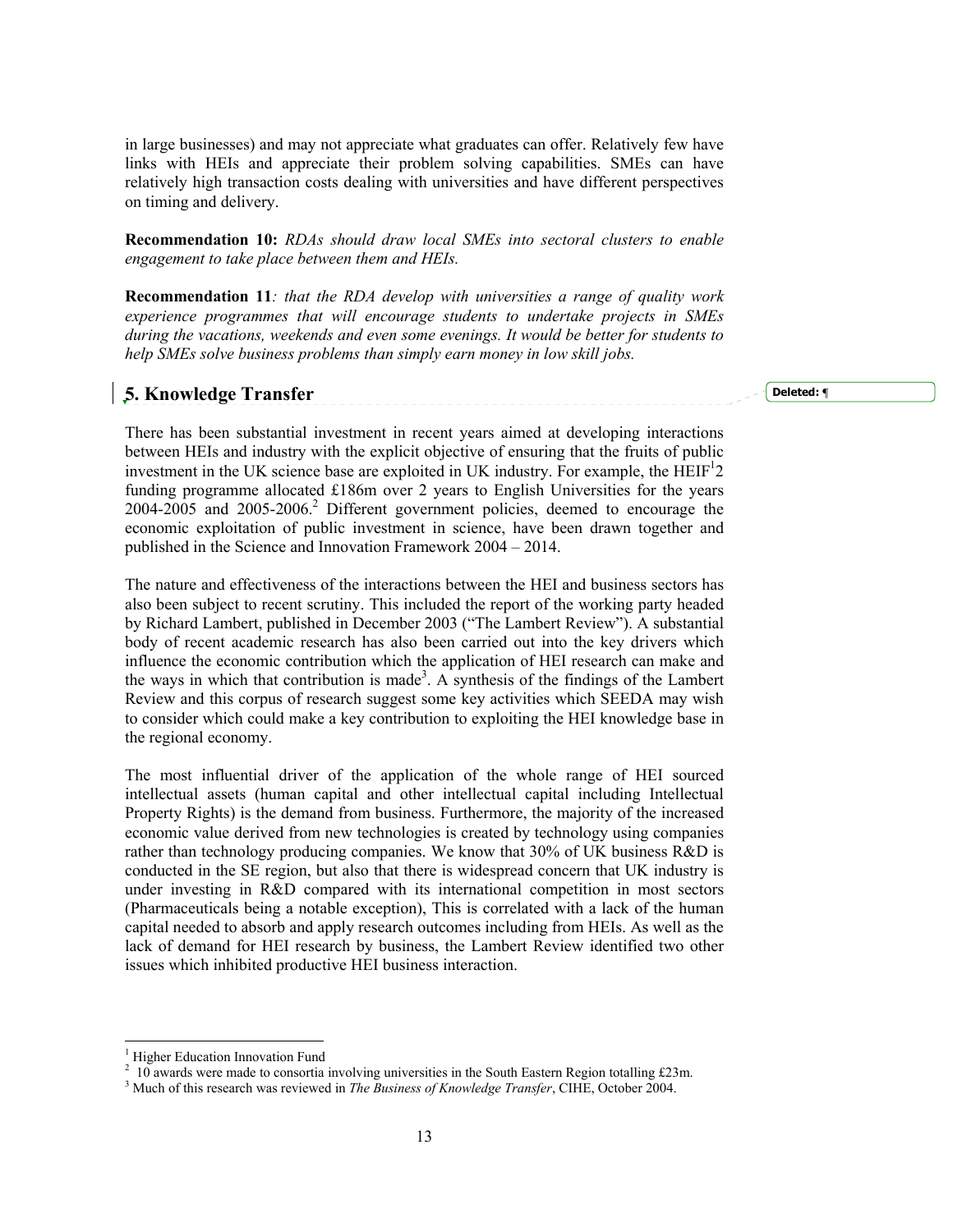- The transaction costs which businesses incur in attempting to negotiate agreement with universities. This is a particular disincentive to small companies and those unfamiliar with the complexities of and multiple missions accorded to HEIs today. A working party formed to follow up some of the Review's findings is preparing guidance notes on the key issues (such as IPRs) to be met with in negotiations and some sample model contracts.
- The lack of the true commercial experience required to recognise a genuine market opportunity and conduct effective negotiations with business amongst university staff.

At the same time there is a growing realisation in the UK that the metrics used to assess HEI knowledge transfer activity may not actually reflect real economic value created. Many current metrics, such as license agreements and spin-out company creation, may be artificial, not reflect demand or create new economic value.

The identification of the true measures of success is a good starting point to consider the potential role of SEEDA in identifying how it can assist productive HEI/business interactions. We have based these suggestions on an assumption that success for SEEDA is measured in:-

- Investments in workforce development
- Job creation and retention
- Increased tax revenues
- Reduced welfare costs
- Successful, growing regionally anchored enterprises.

There are a number of types of activity which SEEDA may wish to review. This is based on the hypothesis that it would wish to identify aspects of the innovation system in which there is arguably a "market failure" and intervene in those where it is best placed to rectify the failure. In this case we use "market failure" to mean a failure in the complex innovation system which means that a market opportunity goes unrealised. All the activities are predicated on SEEDA being best placed of all the constituents to understand demand (and potential demand) from business and link it with supply.

## **Communities of Innovation: Identification & Brokering of Opportunities.**

The majority of universities themselves lack the capacity to identify market opportunities or have sufficient networks to achieve this<sup>4</sup>. (Oxford University is certainly one exception to this). Equally we should not just be concerned with the identification of opportunities to create new technology based products, but with the more general application of HEI sourced knowledge in business. For such an objective, the research staff in an applied discipline in a newer university may potentially be just as relevant as the research staff in a research intensive institution. Similarly, the industries to which such interactions may be relevant are not confined to the boundaries of the conventional "Science and Technology" sector, but will include the media and service industries. Most businesses are unaware of the opportunities created by closer working with HEIs, usually though lack of knowledge of the research and expertise inside the institutions compounded by the number and

 4 This is the accepted manner in which US universities expect to identify opportunities.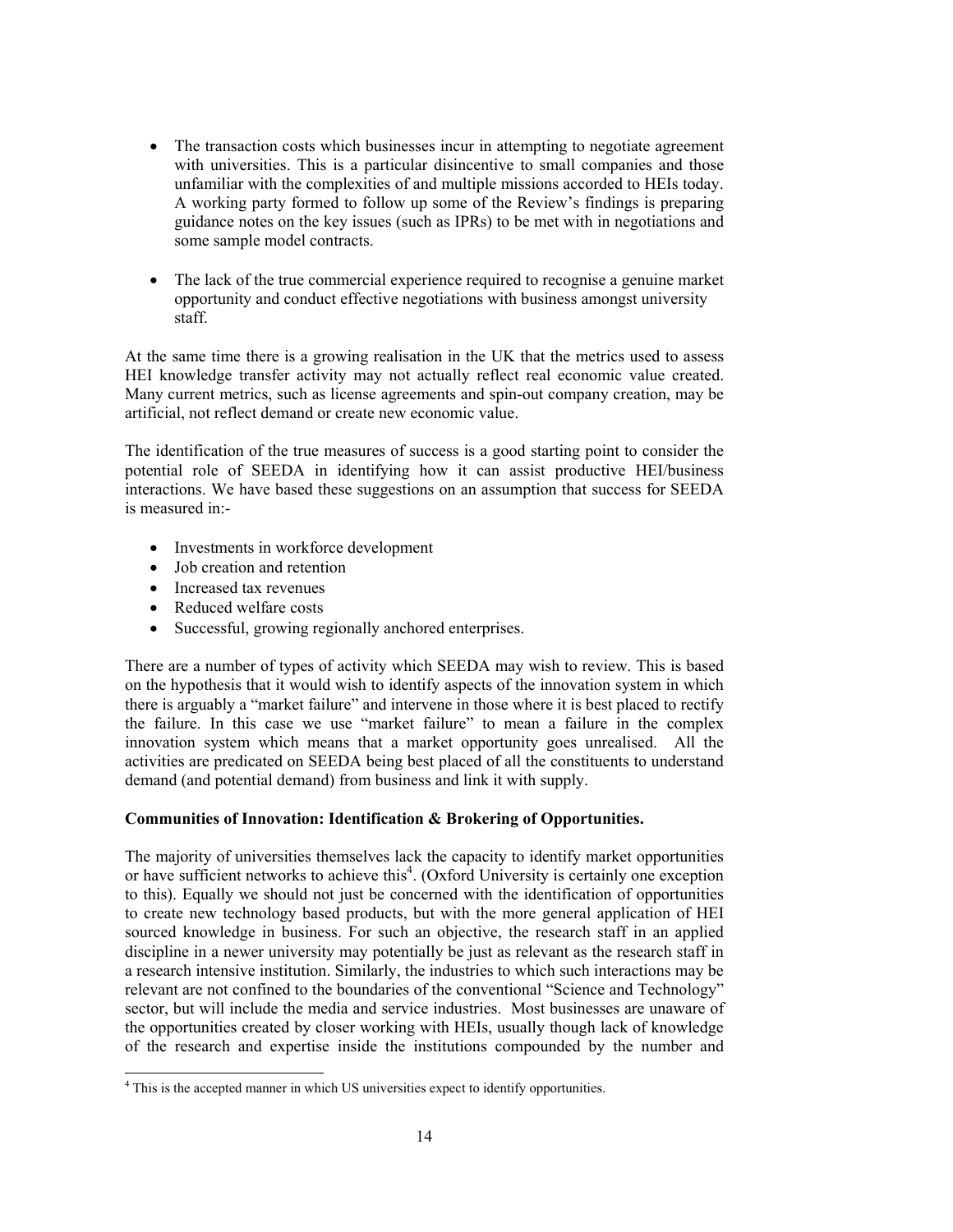complexities of the institutions themselves and their simple geographic dispersal. If SEEDA can:-

- understand the regional business community, its drivers & opportunities
- better understand the strengths of its HEIs (through using its Science and Industry Council in particular) – and it has been criticised by the HE sector for not better understanding what HE can offer and HE's central place in the development of a more knowledge rich region
- develop a critical inventory of academic and regional assets
- foster network building among such "Communities of Innovation" on a region and sector wide basis

then substantial additional value could be created. Such networks in particular would help both make the connections and stimulate R&D and deal support. An indirect result expected from an increase in the identification of viable commercial opportunities would be increased investment in the region, not only by business itself but also by risk capital investors. In considering this SEEDA may wish also to review the role which is to be played by the existing enterprise hubs and gateways and whether or not such structures truly provide a sufficient critical mass of expertise in an arena in which only "first place" counts and where there has to be a sufficiently wide bandwidth means of communication between HEI assets and the business community. Is there adequate engagement with the demand side across the region, and does the geographic dispersal of opportunity and innovation asset mean that intervention is needed to increase the opportunity that they will meet?

#### **Stimulating R&D.**

CIHE has argued that one way to improve HEI business interaction would be to address specifically the lack of demand for R&D by business. Such investment has been shown (in the US) not only to increase the rate at which innovative products are produced, but also to make a critical contribution to stimulating the employment by business of SET graduates and thereby increasing its capacity to undertake and apply further R&D. Demand led programmes exist in the US, such as SBIR and STTR. An RDA such as SEEDA**,** if well connected with both business and HEIs across the region, would be in a good position to act as the platform (subject to the availability of the skills and resources) for the management of a stream of such funding. Models such as the Knowledge House (in the North East – see the case study in Appendix 2) which support consultancy work for SMEs by regional HEIs provide a potential complement to such programmes by stimulating the application of existing knowledge in the regional economy. It may also be worth considering, in the event that this is not already in hand, to what extent the Knowledge Transfer Networks programme within the DTI business support product portfolio may be used to develop the "Communities of Innovation" to which reference is made above.

**Agreement Support.** It would be a natural extension of the type of brokering operation described above for SEEDA to provide brokering facilities and learning packages. Such packages are increasingly available to HEIs as a result of DTI funding of the associations AURIL and UNICO but provision for the generality of the SME community is less available.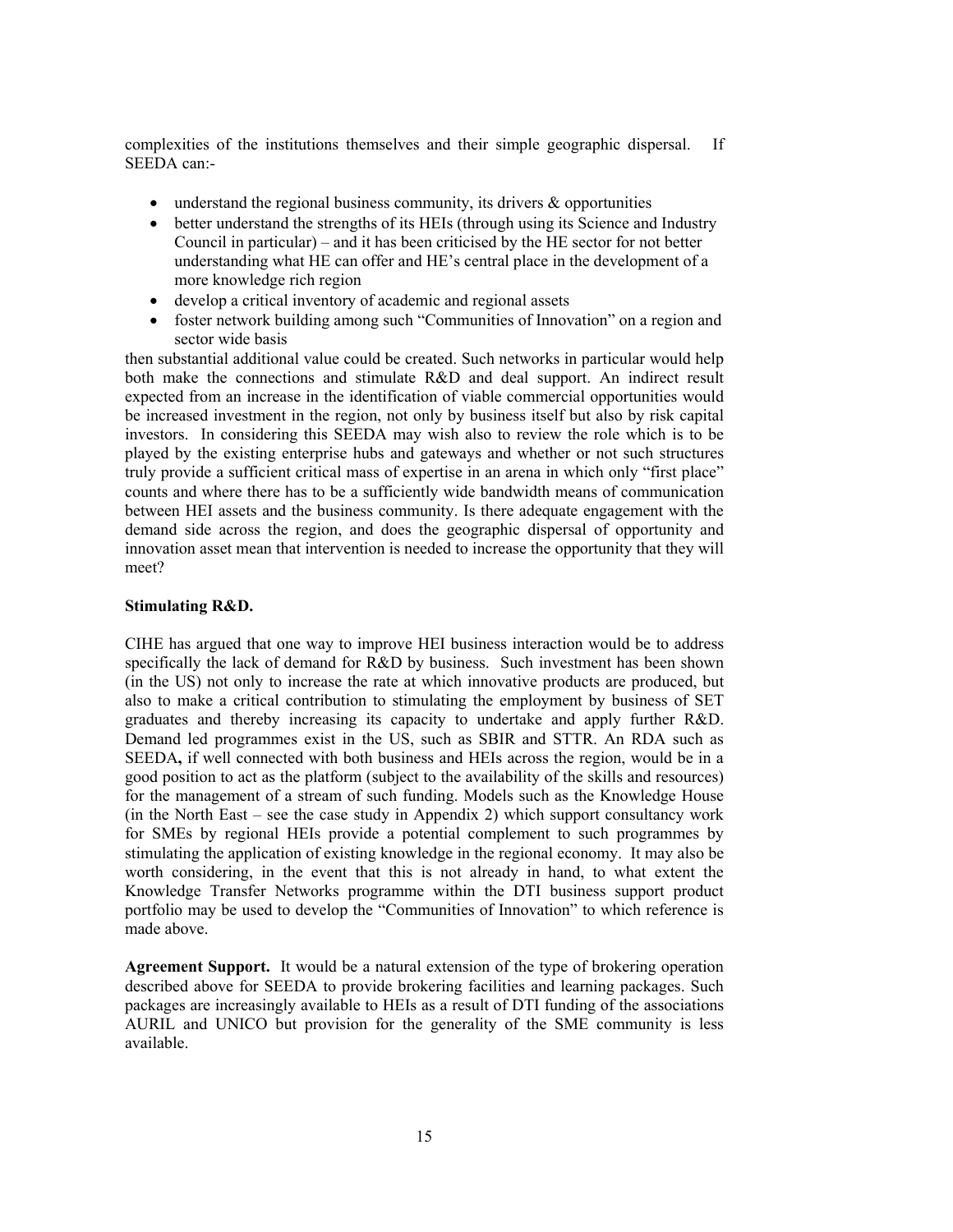**Metrics.** The use of performance measures is a key part of the assessment of the use of public investment. However it is well known also that "what gets measured gets done". This is an issue on which SEEDA may wish to reflect. To what extent, for example, do spin out companies formed from universities in the region reflect market opportunities? SEEDA may also want to value projects which deliver either social benefits of where the economic benefits are indirect and do not result in a return to the HEI from a tangible commercial transaction. SEEDA is in a good position to identify its own outcome measures and localise them for use in relation to the regional agenda of individual institutions. These might be used in relation to regionally directed funding programmes and cut across the different government structures under which HEIs are assessed (Teaching, Research and "Third Leg"), measuring outcomes irrespective of the means used to achieve them, whether in the form of training at one end of the spectrum, to a technology licence at the other.

**Research In HEIs.** We have noted that there is a large disparity in the resources available to individual HEIs in the region. Partnering between institutions is already common. Under HEIF2 for example, Brunel leads a £10m collaboration with a number of other institutions, 4 of which are from the region. Sussex and Brighton collaborate on a smaller programme of £370k**.** Given that it understands the demands and opportunities of regional business, to what extent may SEEDA stimulate research collaborations which might form the basis of new Communities of Innovation? Similarly, and based on the same assumption, would it be able to identify sources of research expertise from outside the region which may satisfy the demands of regional businesses and assist? SEEDA will want to consider the role of knowledge transfer into the region from other regions, institutions and from overseas.

Based on an inspection of figures in the fourth report on "Patterns of Higher Education Institutions in the UK", p 58 (UUK, 2004) universities in SEEDA are probably underperforming in their share of research income from business compared with the proportion of national business R&D which takes place in the region (30%). This is almost certainly due to the lack of research intensive universities in the region, the proximity of large institutions in London and the mobility of such funding. However, SEEDA may wish to consider whether improving links between the regional universities and businesses could increase the proportion of the funding which stays in the region. Does the Synergy model (see case study in the appendix) provide an opportunity to do this?

**Recommendation 12:** *The RDA should develop a critical inventory of regional academic assets, place them alongside its analysis of regional strengths, opportunities and gaps and work with HESE to determine:* 

- *how HE policies and practices can better be aligned with regional priorities*
- *how the RDA working with HEIs (both individually and in clusters) and with support from HEFCE, LSC and other agencies can best effect that alignment*
- *how it might build upon the existing hubs and gateways to foster networks amongst "Communities of Innovation"*
- *appropriate regional metrics of success in knowledge transfer and community development that supplement an emerging national focus on formulae driven funding for R&D and knowledge transfer*
- *how it might use DTI and other business support products to stimulate a demand for R&D in regional business*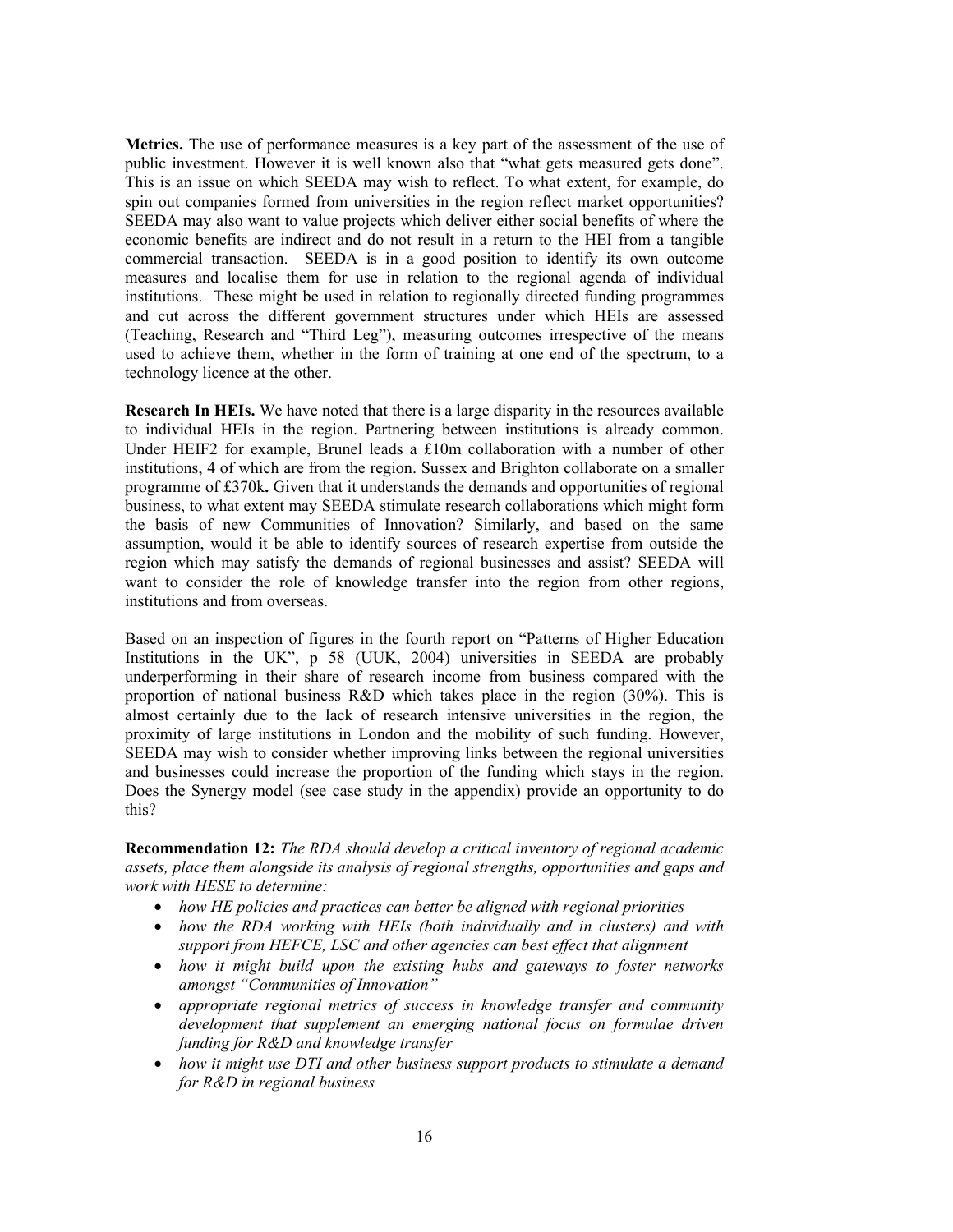# **6 Co-operation and Collaboration**

We have already stressed the potential for improving collaboration between institutions at a regional, and especially sub-regional, level to enhance the quality of what is available and the research undertaken and even to preserve threatened areas of importance to the local community. There are many existing examples where provision has been preserved through institutions cooperating together. For example, in London this has happened or is happening with engineering, built environment, architecture and languages departments (disciplines where student demand has weakened and where individual institutions are at risk of losing expertise), and also in Scotland in physics it is being planned at postgraduate level and research bidding. Not every university can afford to maintain departments that have high infrastructure costs. Not all such departments would be internationally excellent even if the infrastructure can be maintained and modernised. In Manchester it will cost £30m to create a new world-class chemistry facility following the merger of Manchester University and UMIST. HEFCE and NWRDA funding made such an investment possible. Other institutional partnerships have led to expansion of HE provision locally, such as in Medway, mentioned above, and also for example in Cornwall, the new Combined Universities (CUC, eight partners of universities and colleges). Here, the county's 'undergraduate drain' was identified by the RDA as a major limiting factor on economic development (the CUC has already created 2,000 additional HE places in the first phase of development, plus various other new initiatives addressing 'intellectual capital').

Although often getting more media attention (such as in the case of Manchester currently), institutional mergers are actually relatively rare: only two mergers took place last year (both absorption of specialist colleges into the pre-92 sector, which has been the main merger trend in last few years). Mergers are unlikely to be the normal way for cooperation and collaboration between institutions. Most activity will involve mutual agreement at working level between departments where both sides see benefits. The role of the RDA (and where appropriate HEFCE via its Strategic Development Fund) is to oil the wheels and encourage such cooperation. The RDA can also encourage the establishment of Framework Agreements between institutions. These provide a high-level seal of approval for discussions at working level. RDA encouragement would signal that some funding might be possible if justified by the likely regional returns.

The experience of Foundation Degrees (with their much greater employer/skills focus) could pave the way for new forms of learning partnerships between employer groups and HEIs/ FECs. But:

- HEIs need incentives to evolve from traditional 3-4 year products and develop greater flexibility in delivery (at times and places that suit learners including via elearning and off campus)
- the costs for businesses need to be lowered (as they have been for the development but not delivery or assessment of FDs);
- a national and coherent learning and credit framework is needed, so learners (from a young age) can understand the various routes potentially open to them to progress into higher learning and explore what it has to offer (some regional credit arrangements, eg SEEC, may help here)

The Appendix contains some examples of current partnerships and benefits.

**Deleted:** *¶*

**¶ ¶ ¶ ¶**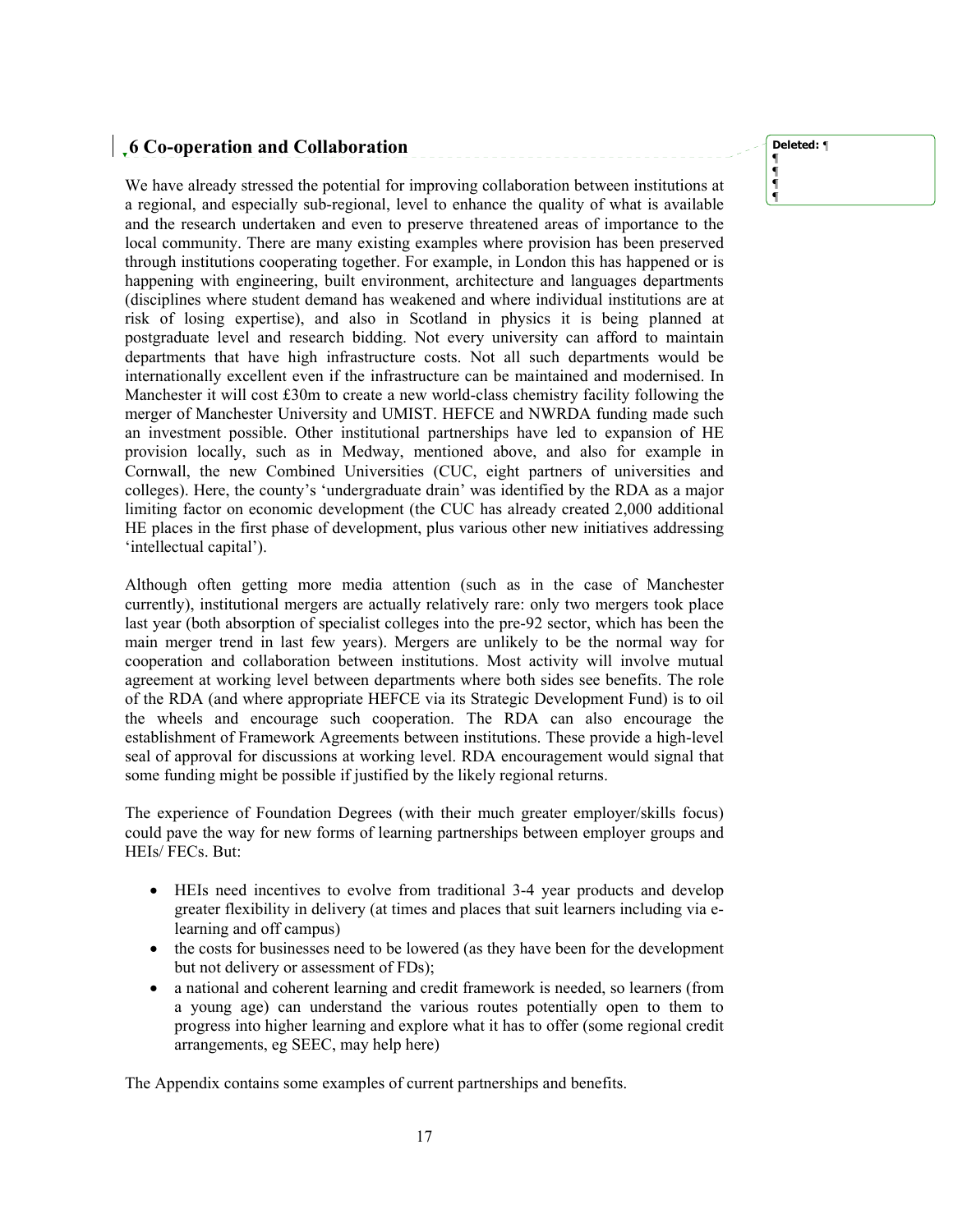CIHE commends to SEEDA a vision of partnerships where:

- universities and colleges pool a range of administrative functions (personnel, payroll, marketing, library, IT, estates, procurement, careers services) into a jointly owned organisation that would serve the "multiversity", achieve economies of scale, raise the quality of what is provided and the staff providing them and free up resources so individual institutions can focus on their teaching, research and business/community development; (there is no reason why all institutions need their own payroll, for example, or why individual careers services should not specialise and make this available to the network – Manchester has for long had single library and careers services);
- students and businesses are able to enter any institution within the "multiversity" and have access to the wide range of provision available; (this happens at the Five Colleges Network in Massachusetts involving the State University and a range of arts colleges); such flexibility supports the diversity agenda and enables students to access excellence wherever it may be thus raising the overall quality of the student provision;
- a network is developed which embraces the FE colleges, to encourage and facilitate progression while still enabling each institution to focus on what it does best; institutions cannot all be excellent at international research, widening participation, networking with international and local businesses and communities and covering the full range of teaching and research; a "multiversity" approach enables each to both specialise and share excellence. (For a fuller exposition see *Diversity and Co-operation in HE* CIHE September 2003.)

There are other benefits to the partners:

- the partnership between Middlesex University and local colleges resulted in the market being grown; courses that could not tap a large enough market when just delivered from one institution became viable when delivered from many; that course could then be offered to new customers (especially SMEs who are reluctant to pay full market prices) and the market grown still further; (see *Partnerships for Excellence; a confederacy model* CIHE et al July 1999)
- market intelligence on opportunities could be shared and the network could decide how its scattered expertise might be brought together to create new courses to meet that opportunity; this is the approach being taken by the CADISE network of specialist arts colleges in the SE;
- in San Diego in the USA, their network of community colleges enables each college to specialise (as is happening through COVES in the UK) but with those specialisms then made available to the whole community; each college can also represent the network on employer groups to find out in advance their likely needs and work in partnership with them to develop appropriate courses (see *Community Colleges: the US experience* CIHE Sept 2003).

The RDAs local and regional focus permit them to take on a coordinating and facilitating role which could embrace the following: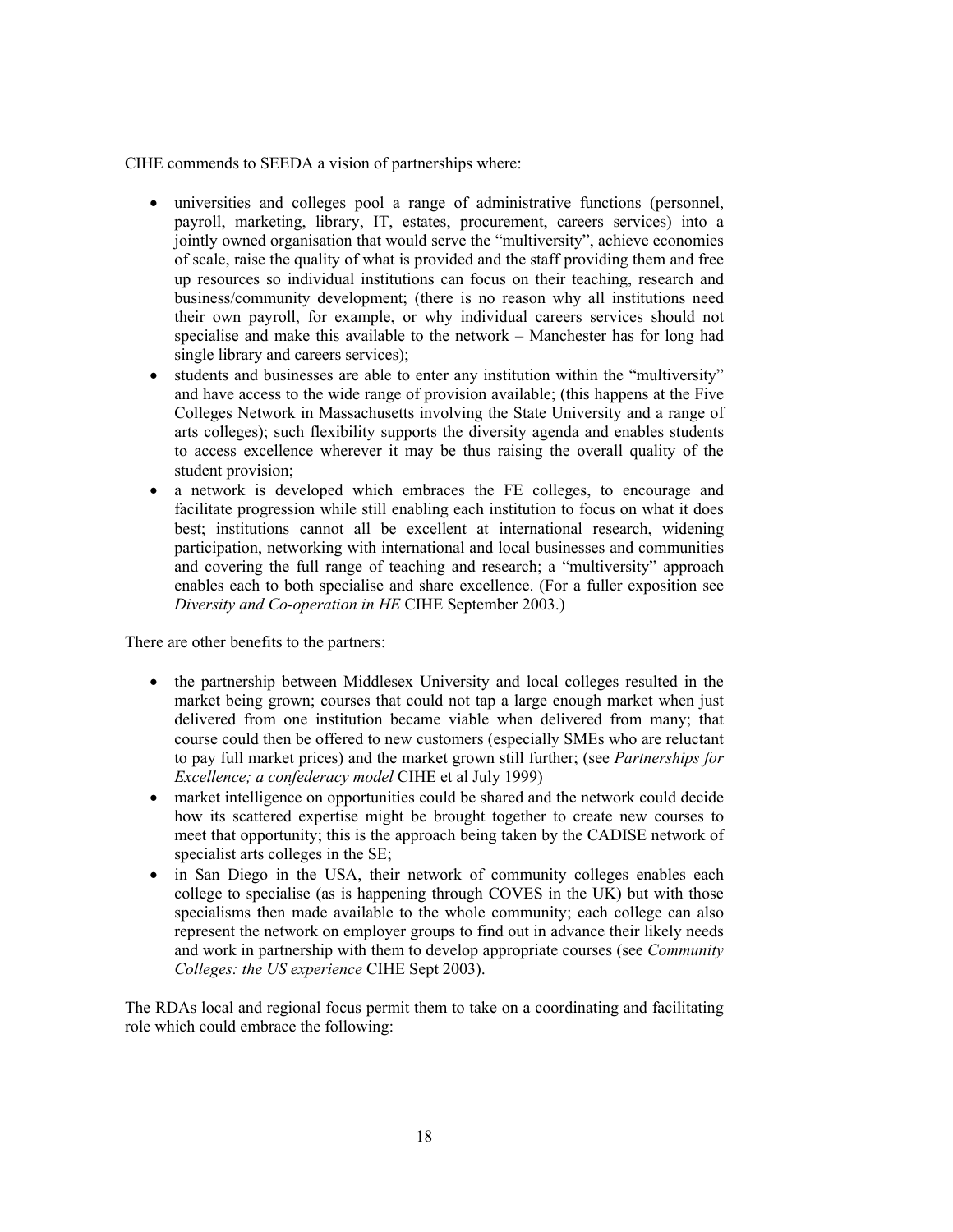**Recommendation 13:** *The RDA could work with a group of universities and colleges (perhaps where progress is already being made) and with HEFCE to develop shared administrative functions for universities and colleges in the same region.* 

**Recommendation 14:** *The RDAs could bring together regional networks of all organisations and agencies working in the HE, skills development and local business sector to facilitate synergies between them and optimise provision of services and support.* 

**Recommendation 15:** *The RDAs could bring together the overall regional DA funding plans for HE, skills development and enterprise so that the total picture is clear and initiatives can be better co-ordinated.* 

**Recommendation 16:** *The RDAs could bring together all regional education bodies and help them present a united picture to local business and the wider community of what they offer, where there are gaps and how opportunities can best be developed on a partnership basis.* 

**Recommendation 17:** *The RDAs could better coordinate their thinking on regional provision and offer a more considered and strategic view on HE provision. A fragmented approach does not take account of often artificial regional boundaries.* 

The enhanced role of the RDAs, as envisaged in these recommendations, calls for an increased focus on project management within the RDA and highlights the need for clarity and transparency in accountabilities and communication channels.

**Recommendation 18:** *The RDAs could designate dedicated project managers to manage the initiatives in these recommendations and put in place a support structure which makes clear accountabilities and communication channels.* 

We hesitate to suggest that SEEDA should establish another forum. However, we note the absence of any suitable body that can harness both senior business and academic opinion other than the Science and Industry Advisory Council which does not adequately cover all sectors of the economy. We also note how the North West formed a discussion group from its NW Business Leadership Team and involved the heads of all the NW HEIs. This meets just twice a year over dinner on specific themes. From these discussions specific task groups might develop (eg on extracting some £100 million as 'compensation' for the decision to locate a major research facility in Oxfordshire rather than the NW). SEEDA may prefer to facilitate such occasional discussions on a sub-regional basis to discuss such issues as the relationship between local learning needs and provision, the potential for cooperations and for better stimulating partnerships for knowledge transfer.

**Recommendation 19:** *The RDA should look at current practices in certain other regions and consider establishing appropriate partnership fora that bring together the leaders of businesses and higher education; these would facilitate occasional but high-level debate and a greater sense of shared purpose as well as discussion on particular issues where action lies in the hands of those around the table.*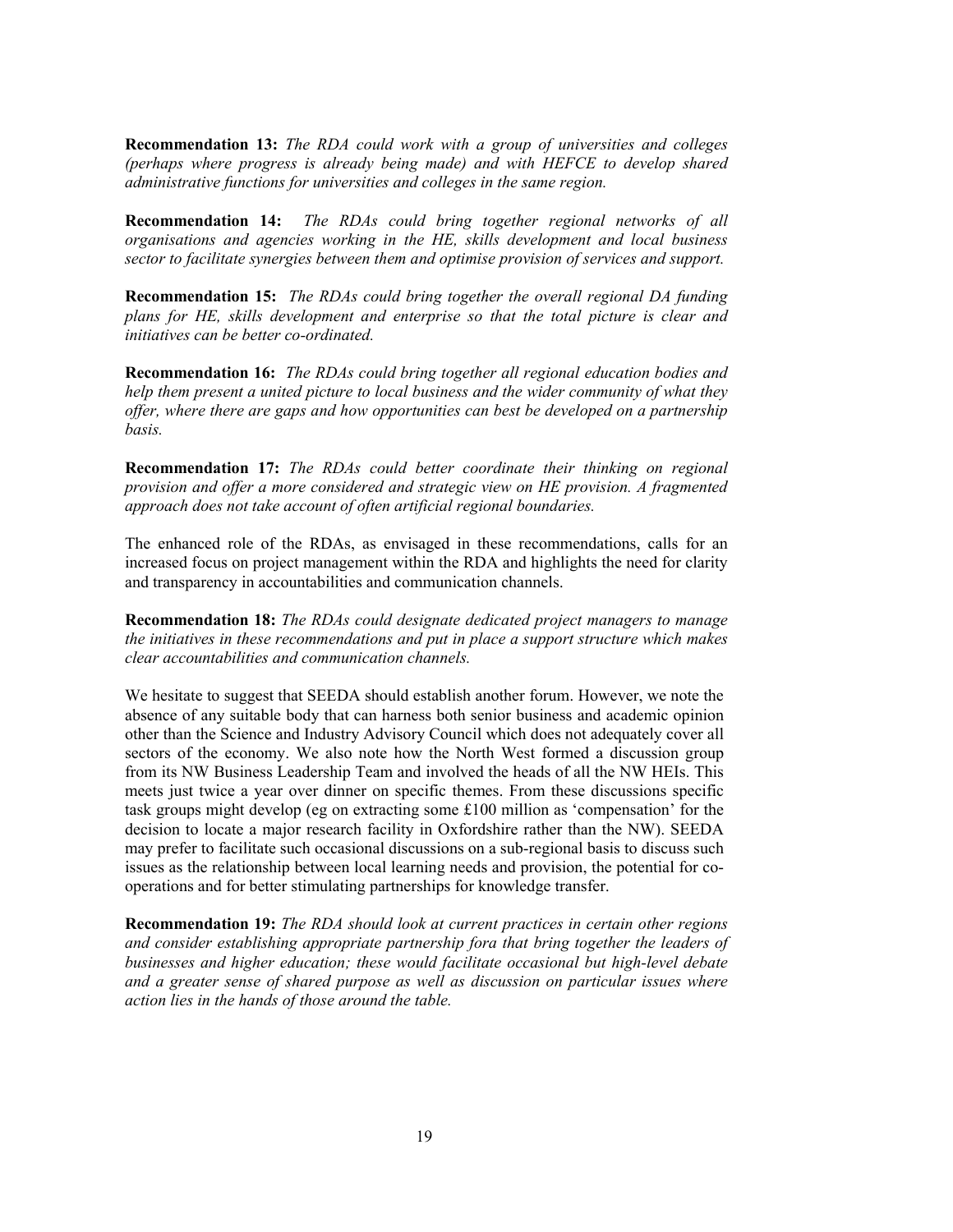# **Appendix – Some examples of current partnerships**

# *1. Case study - The Kent Multiversity*

The Multiversity develops the concept of educational collaboration. It comprises an alliance between HE, FE and schools, covers a specific geographical area and ensures generally complementary provision. Each institution concentrates on what it does best and work together on specific tasks of common interest.

The 'Universities at Medway' is a collaborative project between

- University of Greenwich (UoG)
- University of Kent (UKM)
- Mid-Kent College (MKC)
- Canterbury Christchurch University College

to deliver education from a shared campus in Medway, based on some shared facilities, refurbishment of old buildings and construction of new ones. New programmes of study have been introduced and the programmes of MKC, UKM and UoG have been grown.

## **Project Objectives**

The project will create an integrated University at Medway Campus which will;

- Provide a standard of teaching and support accommodation expected by  $21<sup>st</sup>$ century higher education
- Comprise the physical facilities needed to retain and expand student places at Medway
- Deliver a balanced curriculum which promotes progression routes from Further to Higher Education.
- Establish the University of Kent at Medway as a component of the integrated campus.
- Make a significant contribution to the physical regeneration of Medway

### **Collaboration**

In 2001, Kent and Mid Kent College formed a collaborative relationship with Greenwich to develop higher education in Medway. The vision and programme for delivering this objective was set out by the partnership in November 2001 in a bid to HEFCE titled '*Developing Higher Education in Medway*' This was approved and an initial tranche of funding (£3.95m) was allocated to the project. Additional project funding was sought through the development of a *'Full Economic Appraisal'* undertaken by 'DTZ Pieda Consulting', December 2003.

## **Funding**

The total funding is now as follows;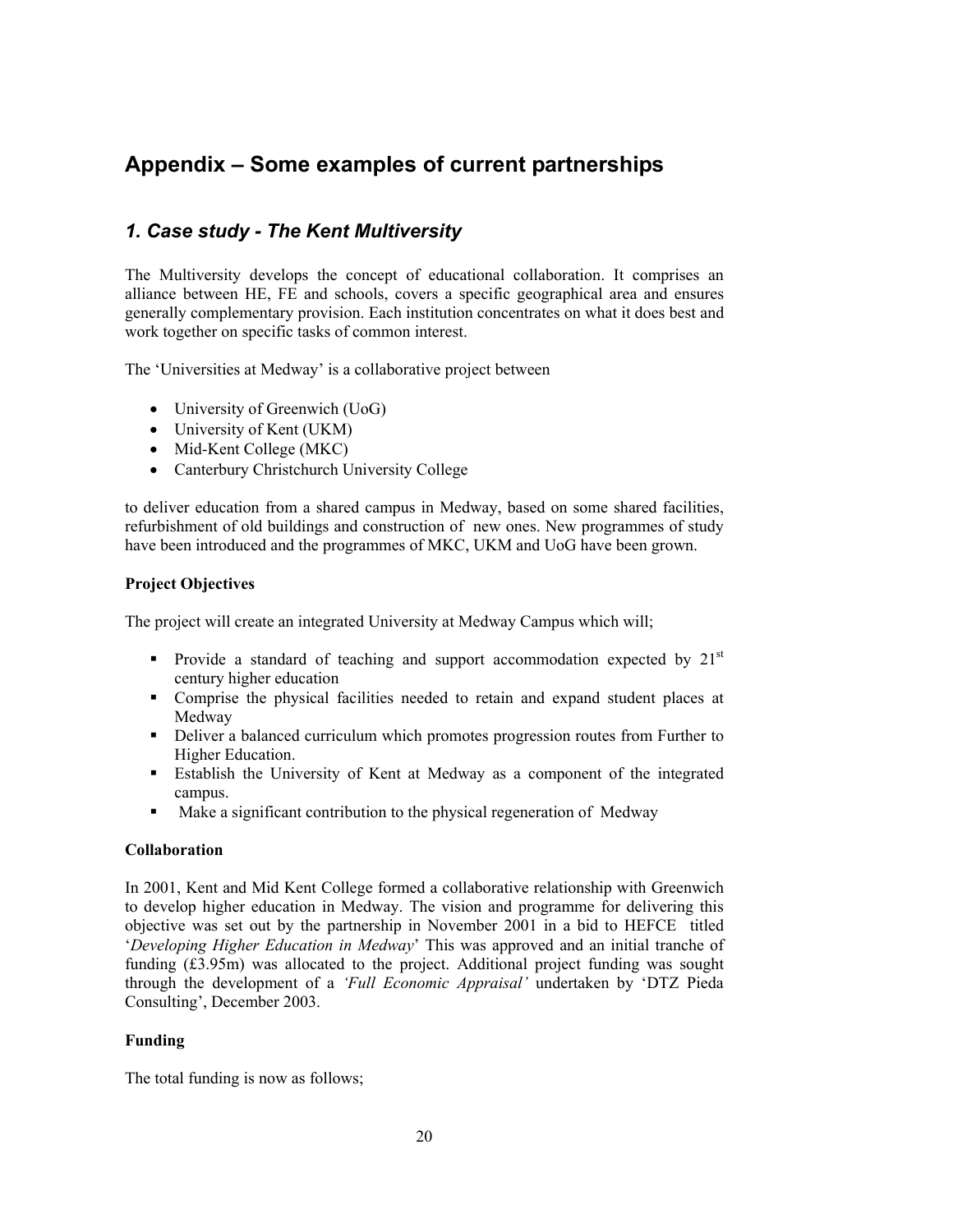|                                        | £m    |
|----------------------------------------|-------|
| <b>HEFCE</b>                           | 3.95  |
| University of Kent                     | 15.00 |
| Mid Kent College                       | 2.50  |
| <b>Christchurch University College</b> | 2.50  |
| <b>Total education</b>                 | 23.95 |
| <b>SEEDA</b>                           | 8.61  |
| Thames Gateway Regeneration            | 25.00 |
| Medway Unitary Authority               | 2.50  |
| <b>Total regeneration</b>              | 26.11 |
| <b>Total Funding</b>                   | 50.06 |

### **Demand For Higher Education in Medway**

The need for additional higher education provision in Medway is set down in two documents;

- *'An Assessment of Demand for Higher Education in the Medway sub-region'* (KPMG, 2001)
- *'Regional Skills Strategy'* (SEEDA, 2000)

The KPMG *'Demand Study*' showed that the HE participation rate among Medway residents is below average compared both to the wider region and England generally. The fact that Medway has areas of social and economic disadvantage as well as relatively affluent ones partly explain this, but limitations on the local supply of provision also have an effect, especially upon part time participation. It was considered that this situation would inhibit the economic development of the area if not addressed.

### **Skills needed for the knowledge economy**

The KPMG study showed that skills were needed at all levels, from PhDs, to graduates to non-graduate employees in SMEs. There was a significant shortage of technicians and it was felt that SMES needed support for management and entrepreneurship and that graduates should be supported to set up businesses.

SEEDA's '*Full Economic Appraisal'* of the Universities at Medway project recognised that current job trends are sending skills requirements higher whilst educational attainment across the region and particularly Medway remains low by international standards. It also recognised the need to give employers more of a 'voice' in the provision of learning and skills opportunities and achieve closer engagement of employers and universities.

### **Addressing skills shortages in the region**

SEEDA's *'Regional Skills Strategy'* identified skills shortages by both industry and occupation for the region as a whole (not just Medway). These included;

- Management<sub>r</sub> ICT and employability skills (all sectors)
- Language skills **Deleted:** <#>Employability skills (all sectors)¶

**Deleted:** skills (all sectors) ¶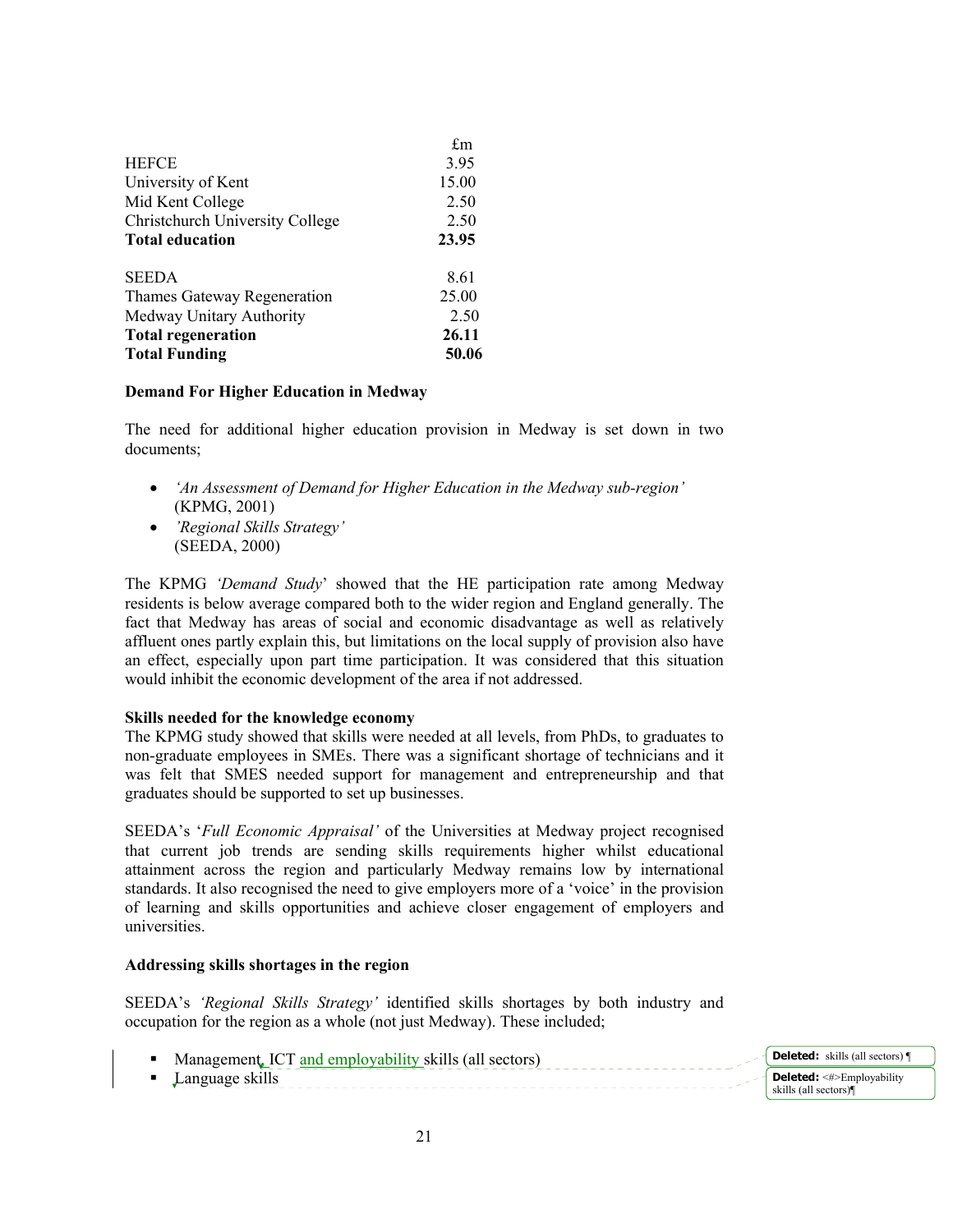It concluded that several issues needed to be addressed to meet these skill shortages, including;

- Ensure that all businesses and people have access to learning opportunities when, where and how they are needed.
- Anticipate and provide for future learning requirements by learning from and informing businesses and people
- Work together seamlessly and collaboratively, informing and acting on regional priorities

The SEEDA Medway *'Full economic Appraisal'* also highlighted the following priorities;

- Providing for sector specific skills, including technician-level and IT skills, supported by new technology institutes and centres of vocational excellence
- Promoting management and entrepreneurial development through support for informal management development programmes and entrepreneurial training
- Reaching out to communities by integrating learning alongside social and leisure facilities eg shops, health centres, libraries

### **Economic regeneration**

The Universities at Medway is the flagship project for the Government's economic regeneration of Thames Gateway and Chatham and fits with current Government policy for the sector. HEFCE's strategic plan for 2001/06 considers the project an exemplar of collaboration between HE Institutions, enhancing collaboration between HE and SMEs, supporting higher quality, cost effective teaching and addressing the widening participation agenda through raising the participation rate in Medway.

The economic policy of the Medway Unitary Authority sets out a plan of action to ensure that an additional 11,000 jobs will be created by 2010 and that annual GDP growth of between 2.5% and 3% is achieved from 2000 to 2008.

### **Summary of benefits to the Medway region**

- A comprehensive university campus
- £50m capital injection into the region
- Guaranteed progression routes from schools to FE and HE
- More than £50m pa local spend
- More than 500 direct jobs and a similar number of indirect jobs
- More graduates staying in Medway to live and work
- A vibrant social economy
- Good access to cultural, sporting, library and IT facilities

#### **Conclusion**

The benefits summarised above are being delivered in partnership between SEEDA, the educational institutions concerned and local business. A project of this size and scope would not be possible without this partnership structure and close cooperation between all parties. It will result in a much greater knowledge of the skills and education needs of the region and its businesses and of how these can be satisfied now and in the future.

**Deleted:** cultural **Deleted:** and **Deleted:** <#>Good access to library and IT facilities¶ ¶ **Deleted: ¶ Deleted:** magnitude

## **Deleted:** ¶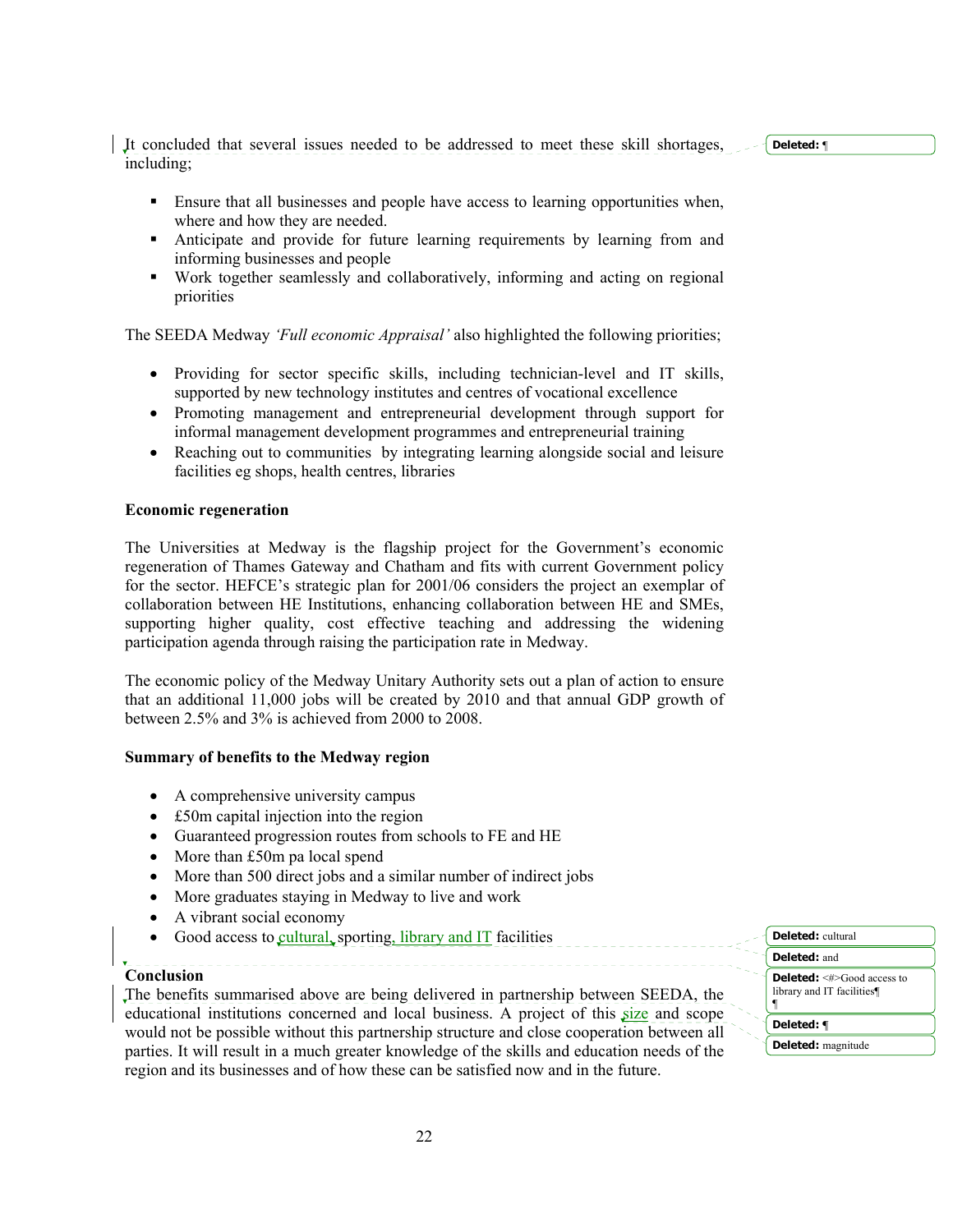The size of the project means that it is a significant commitment for all concerned and project management, communication and negotiating skills have been put to the test. Inevitably lessons have been learned and these can serve as an example and a learning experience for future partnership between the RDAs and HE, as well as industry.

# *2. Case Study - The Knowledge House*

The Knowledge House connects business, industry and individuals with the skills, expertise and resources available within the Universities of the North East of the UK. It forms an access network for product, process and people development solutions. Established in 1995, Knowledge House is a collaborative venture between the Universities of Durham, Newcastle, Northumbria, Sunderland, Teesside and the Open University in the North. Knowledge House offers expert solutions for developing ideas and solving problems through collaboration, consultancy, training and research. Knowledge House is staffed by a team of business professionals who will discuss specific requirements and quickly identify appropriate assistance from within the Universities. Once engaged, Knowledge House supports the agreed work programme through:

- Rapid and confidential response service
- Free initial search and diagnosis
- Sources of Assistance within the Universities
- Project management

Examples of specific areas of service include:

- *Uni***Manufacture** provides access to expertise covering a wide range of Manufacturing and related issues. Assistance can be provided for the implementation of existing, new or advanced technology for engineering and manufacturing.
- *Uni***Train** helps to access the diverse range of short courses available through the region's universities. This resource will enables the definition of the specific training or development needs for the company and its staff.
- *Uni***Grad** provides easy access to a number of initiatives which aim to encourage smaller businesses to employ graduates and which offer help and advice to graduates and undergraduates about career options.
- *Uni*Life provides access to a wide range of services and facilities for the life sciences and environmental industries.
- *Uni***Design** provides access to the universities of the North East's comprehensive and impressive design and development expertise.
- *Uni***ICT** offers access to expertise for the effective and efficient development and utilisation of the latest Information and Communications Technologies (ICT).
- *Uni***Lytical** / *Uni***Test** offers a comprehensive range of services tailored to the needs of process, manufacturing and industrial companies.
- *Uni***Tronics** provides access to comprehensive electronics and electrical expertise, together with associated equipment and facilities available within the region's universities.

**Deleted: ¶**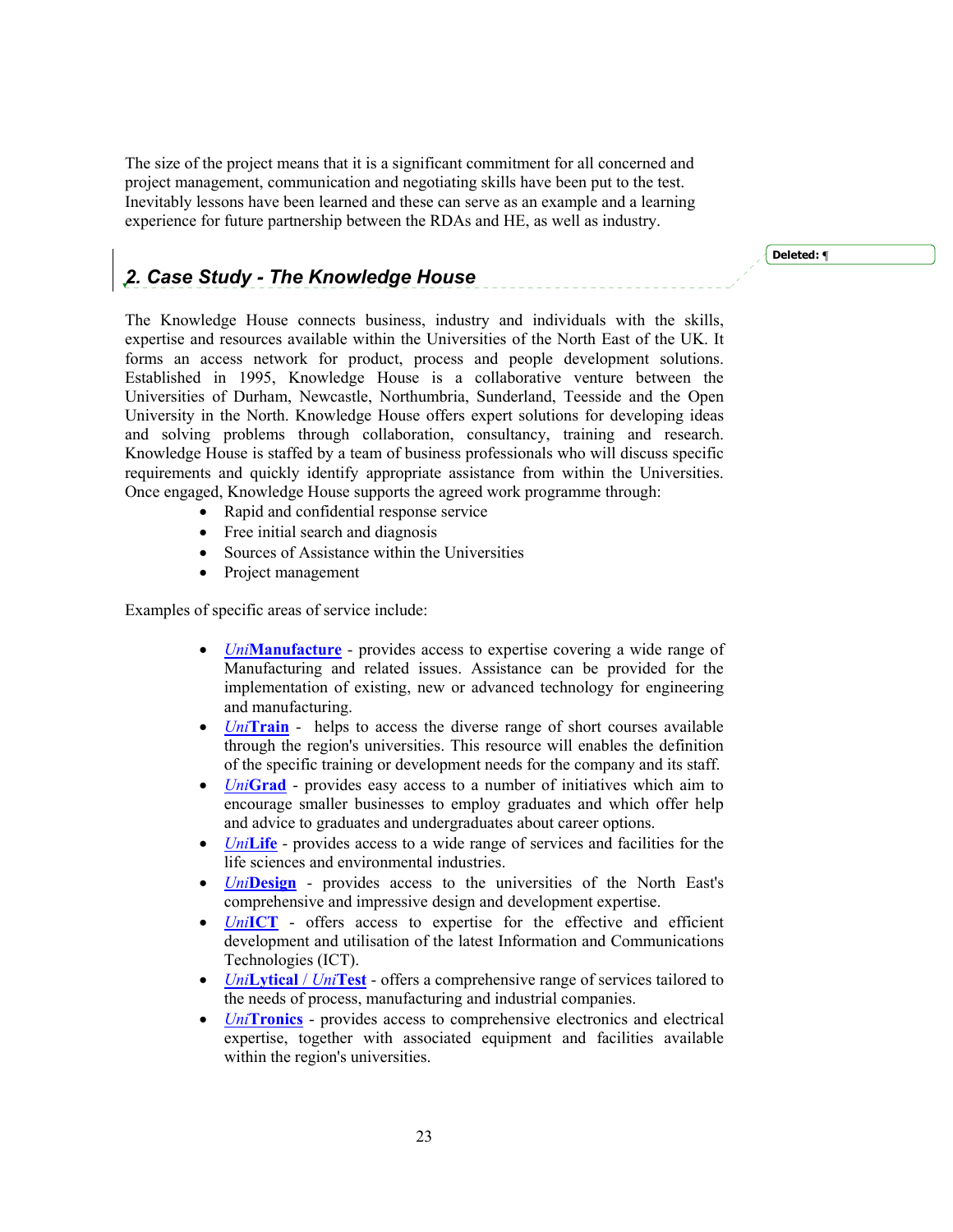In addition, Knowledge House can provide financial assistance to small and medium sized enterprises (SMEs) located in the North East of England, to fund projects carried out within any of the region's universities up to about 35% of the project's cost.

The limiting factor of the growth in Knowledge House is the availability of the key academic staff member's time. The best ones are the most in demand. Although, therefore, it may not scale to match the potential opportunity, it does provide an example of how a combined and business oriented resource at regional level can actively assist in forming productive links. The model would also serve as a basis for supporting the "Lambert outcomes". Subsidising the costs may well be able to leverage additional university resources.

#### **Deleted: ¶**

# *3. Case Study – The Glasgow / Strathclyde Synergy Partnership*

In 1998 the Universities of Glasgow and Strathclyde formed a collaboration in Research, Teaching and Research, Teaching, Joint Departments and Support Functions called the "Synergy Partnership".

The partnership functions so that:-

- The universities are preferred partners in research and establish higher levels of joint research activity;
- They offer an improved range of teaching and learning opportunities; and

#### **Improvement**

**Research** The partnership ensures that, although universities continue to face constraints from reductions in government core funding, they can market their research, expertise and teaching programmes in a global marketplace. Optimum success world-wide requires collaboration at local, national and international levels. Synergy creates a large knowledge bases with 4,600 researchers involved in areas ranging from the Arts & Humanities, Social, Biological & Physical Sciences to Computing, Statistics & Engineering, and the professions of Law, Business and Medicine (both human and veterinary). The examples of research success are well into double figures and include the major sponsorship agreement with the Japanese Pharmaceutical company, Yoshitomi, which draws on critical skills from each university. The universities are also collaborating in several areas which offer considerable economic development potential, such as Avionics. This is supported by key industrial companies from the aerospace sector (British Aerospace: military & civil sectors, Westland Helicopters, Smith Industries, BICC-Brand-Rex, DERA).

**Teaching.** The Universities combine to offer joint courses in 4 different specialised subject areas, Graduate Law, Social History, Medicine and Science in Sport and Exercise and Advanced Structural Engineering. Medicine and Science in Sport and Exercise, for example, is not available anywhere else in the UK. Three learning pathways, in Medicine, Science and Therapy allow students to choose modules which appeal to their interests and career aspirations.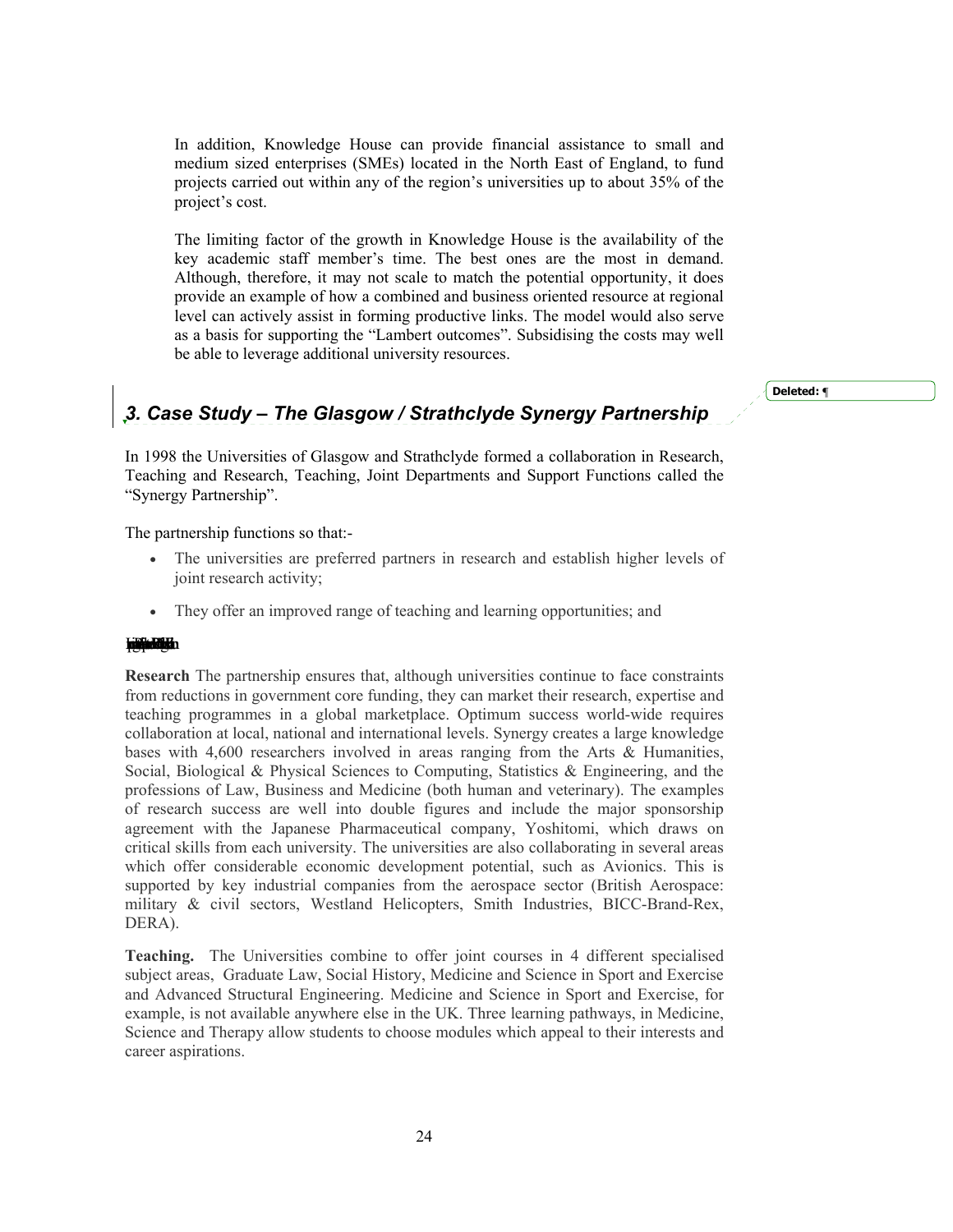**Joint Departments and Support Functions** There are 2 joint academic departments, Naval Architecture and Marine Engineering, and the Glasgow School of Social Work. The former has resulted in two demonstrable benefits for students. They now have 50% more contact time with lecturers than before the merger and greatly expanded facilities. There are advantages in access a wider range of research facilities as well. The formation was assisted by a strategic change grant from SHEFC.

Joint support departments include combined access to electronic library and the provision of joint WWW-based training materials for postgraduate students.

**Pump Priming** Funds are available to support the preparation of joint proposals. They may be awarded for administrative/teaching help to free up time (usually several weeks) to explore the viability of a proposed collaboration - including away-days - or for drafting collaborative grant applications. Supporting joint working on a region wide basis towards specific business interactions is something which SEEDA may wish to consider, given that, geographically, institutions are distributed, without reference to regional boundaries but more influence by major conurbations and transport routes. "Natural" groupings may be divided by regional boundaries.

## **4. Case study – Local learning network: Greater Manchester Strategic Alliance**

**Deleted:** ¶ **¶**

The Greater Manchester Strategic Alliance of HEIs, and FE and  $6<sup>th</sup>$  form colleges was formed in 2003, in order to develop a longer-term view on sustainable measures needed to extend opportunities for higher education in the sub-region, and to raise aspirations of potential learners (both young and mature adults), whilst seeking to take better account of regional and sub-regional agendas for economic regeneration in educational collaboration activity. This is an example of a confederacy model of partnership  $\frac{1}{2}$ , where institutions mutually agree to co-ordinate and combine some of their functions and services (rather than in a 'multiversity federation' whereby institutions are brought together in a common structure, to respond to a specific local need, such as in Medway example above). It is collectively owned by the institutional members.

The higher education (HE) community of Manchester and Salford is very large (equivalent in size to the whole of Denmark) but also very diverse, and the area includes some of the lowest HE participation rates in the UK, and averages out at only 26%. Recent economic regeneration in central Manchester, etc has not been matched by developments in other sub-regions. There have been criticisms that too much of the existing collaboration activity is ad-hoc and supply-led and does not take enough account of likely future patterns of demand. Opportunities for progression need to be conveyed better to local communities in order to improve HE participation rates, and new and sustainable progression routes developed between FE and HE institutions.

The Strategic Alliance was created with a main focus on these issues, particularly widening participation (WP) in higher education, but WP is not intended to be divorced from other areas of collaboration. It aims to coordinate and enhance existing activities, and also identify and fill gaps which could better be addressed at a sub-regional level rather than replace them or create additional bureaucracy or duplicate services/activities. How far it achieves this is yet to be seen, as it is only in its second year.